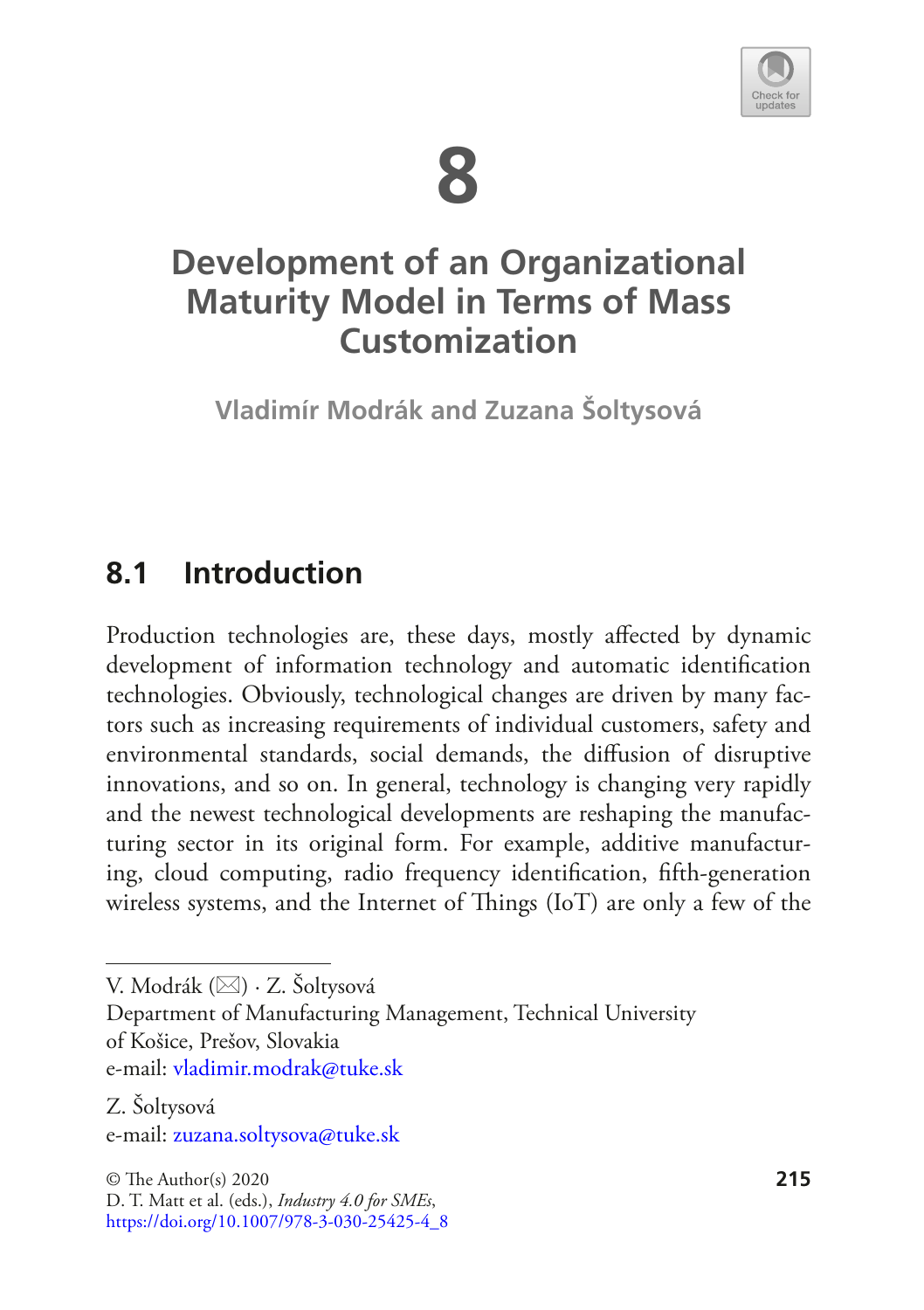new technologies that are driving a paradigm shift in manufacturing. The umbrella term for this new wave of so-called smart manufactur-ing is Industry 4.0 (Kagermann et al. [2013](#page-32-0)). The main objectives of Industry 4.0 can be characterized, in a simple way, as the introduction of intelligent applications and smart sensor device in production, logistics and business models. Moreover, new information and communication technology (ICT) and web technologies act as enablers of smart, autonomous, and self-learning factories. According to some authors as Sommer [\(2015](#page-34-0)), Rauch et al. [\(2018](#page-34-1)), successful implementation of Industry 4.0 has to take place not only in large enterprises but in small- and medium-sized enterprises (SMEs) as well. Therefore, a great challenge for the future lies in the transfer of Industry 4.0 expertise and technologies to this size of manufacturing frms that represent the backbone of regional economies. Although there is high potential from Industry 4.0 in SMEs, the main limit lies in a lack of methodological frameworks for its introduction and wide implementation. In addition, a growing number of factories are facing the challenges of even more individualized and customized products (Modrak [2017](#page-33-0)). This is also the case among SMEs, which are involved in global business and facing a demand for increased product variety (Brunoe and Nielsen [2016](#page-31-0)). In this context, this chapter aims to help overcome this gap through proposed approaches and solutions.

The chapter is divided into several sections. After this section, the existing approaches to maturity models for the application of Industry 4.0 (I4.0) concept are presented and analyzed. Next, the problem description gives a short explanation of why managerial and organizational concepts, supporting models, and quantitative indicators can be helpful in the introduction of I4.0 in manufacturing companies. The methodological steps of the presented research are graphically depicted in Sect. [8.4.](#page-11-0) The development steps of the proposed maturity model (MM) are described in detail in the subsequent Sects. [8.5](#page-12-0) and [8.6](#page-18-0). This part of the chapter presents its main contribution to the managerial and organizational models for the introduction and implementation of I4.0 in terms of mass customization (MC). The final section offers future directions and summarizes the major results of this chapter.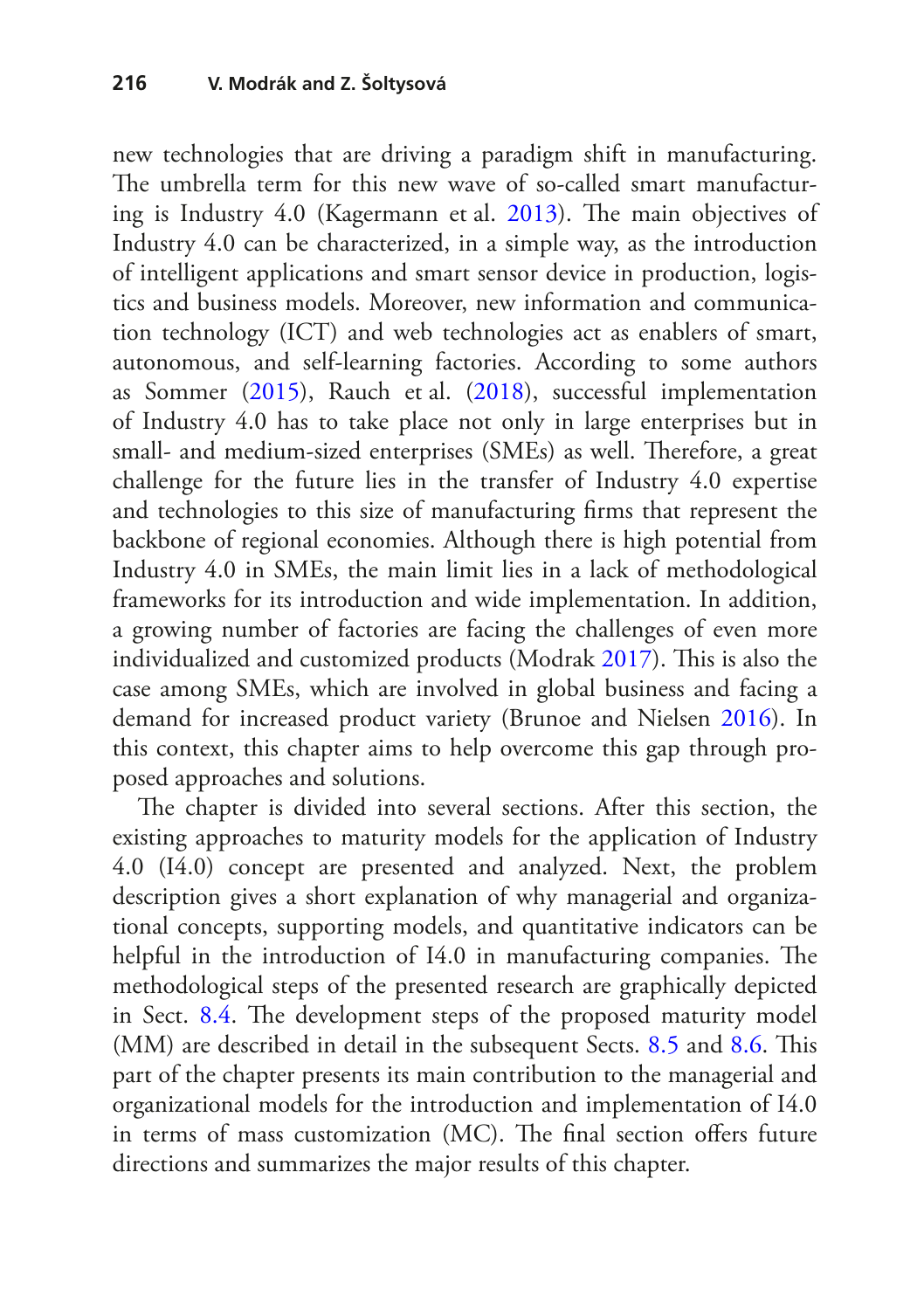### <span id="page-2-0"></span>**8.2 Literature Review**

In general, advanced technologies, including those related to I4.0, infltrate permanently into all spheres of human life in developed countries. On the other hand, Cotteleer and Sniderman ([2017\)](#page-31-1) argue that "there is little doubt that penetration of Industry 4.0 concept in companies' processes and operations will grow." Moreover, some authors (e.g., Hofmann and Rüsch [2017\)](#page-32-1) were skeptical about companies' efforts in this area since according to them the "concept of Industry 4.0 still lacks a clear understanding." This corresponds with a limited occurrence of literature that deals with the concept of Industry 4.0 or smart manufacturing from methodological viewpoints and clarifes how to successfully implement the main components of I4.0 into manufacturing practice. Smart factories can be characterized by distinctive features that refect diferent aspects of the domain of interest. According to Pessl et al. ([2017\)](#page-34-2) smart factories represents the connection between digital and physical production networks known also as cyber-physical systems. In particular, the integration of computing, wireless, and Internet technologies makes this connection possible. IoT is the most critical component for connecting devices without wired connection (Avram et al. [2017](#page-30-0); Belforte and Eula [2012;](#page-30-1) Ahuett-Garza and Kurfess [2018](#page-30-2)). For this reason, some of the biggest challenges for manufacturing companies is to increase the level of digitization, to adapt production lines to new technologies or to defne the role of humans within new processes (Fang et al. [2016\)](#page-31-2). Toward these outcomes, diferent MMs can help to identify where the company currently operates and what needs to change. Moreover, maturity models offer comprehensive guidance and introduce and create a basis for evaluating the progress in the maturity of process or a technology. Most maturity models are dedicated to assessing people, culture, processes, structures, and objects or technology, respectively (Mettler [2011\)](#page-33-1). Tavana [\(2012](#page-34-3)) pointed out that "the most important point of critique is the poor theoretical basis of maturity models." Becker et al. ([2009\)](#page-30-3) proposed evaluation criteria and a generic methodology for the development of maturity models and applied them to the maturity model for IT management. Several authors adopted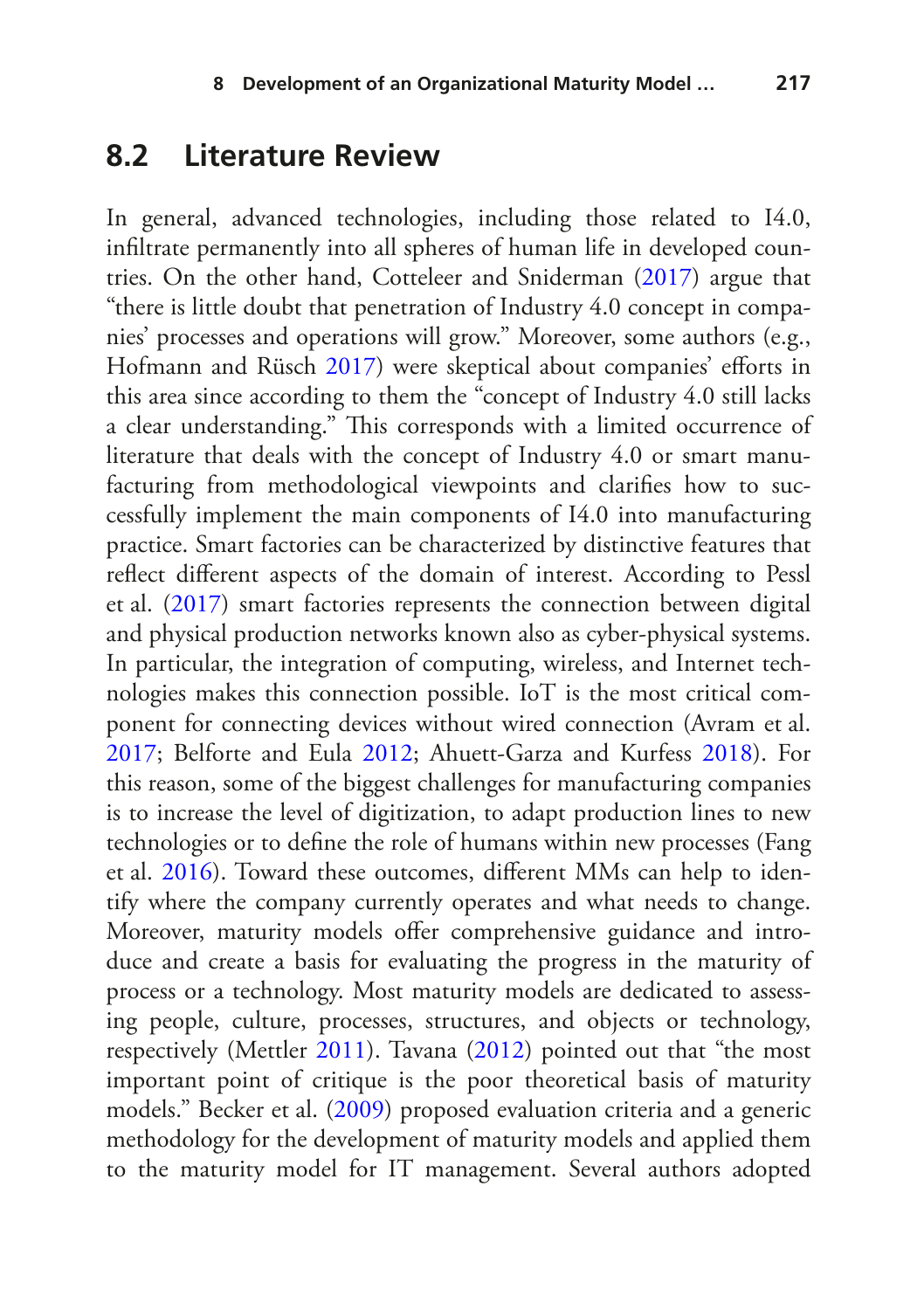their recommended steps for developing maturity models related to I4.0. For instance, Leyh et al. [\(2017](#page-33-2)) ofered an MM for classifying the enterprise-wide IT and software Landscape from the I4.0 perspective, and recommended activities, which can enable a company to reach individual maturity stages. Similarly, Schumacher et al. [\(2016](#page-34-4)), and Sternad et al. [\(2018](#page-34-5)) have been inspired by their methodology and applied their recommendations to the development of Industry 4.0 related readiness and maturity models. Kese and Terstegen [\(2017](#page-32-2)) categorize four types of MM in terms of I4.0. Another classifcation concept was proposed by Barata and da Cunha ([2017\)](#page-30-4), who recommend classifying MM into two groups, i.e., practical models for specifc applications or generic MM for I4.0 and its sub-domains. According to Fraser et al. [\(2002](#page-31-3)), it is also useful to distinguish between so-called maturity grids, capability MM models or Likert-like questionnaires MM.

In order to compare and analyze existing readiness maturity models, roadmaps, and conceptual frameworks related to Industry 4.0, it is useful to present them in a structural form by pointing out their relevant attributes. Related works with their characteristics are presented in Table [8.1](#page-4-0).

Based on this review, the 20 identifed and investigated literature sources were dedicated to one or more of three types of methods namely, I4.0 readiness MMs, roadmaps, and conceptual frameworks. It is necessary to note that specifc capability maturity models can also be understood as evolutionary roadmaps for implementing the best practices or methodologies into company processes (Curtis et al. [2001\)](#page-31-4). Here identifed systematic roadmaps are presented in explicit form, and they might enable companies to answer questions about what technologies to develop when and how. The quantitative occurrence of each type of method was as follows: I4.0 MMs—17 literature sources, the roadmaps—5 literature sources, and the conceptual frameworks—5 papers.

The literature sources used in Table  $8.1$  can be classified into two basic categories: academic literature, and nonacademic literature. In general, journal papers and conference proceedings represent scientifc research, and the latest developments in a specialized feld (Wong and Monaco [1995\)](#page-34-6). Rigorous academic books can be included in the frst category, too. Then, the academic literature used in our review consists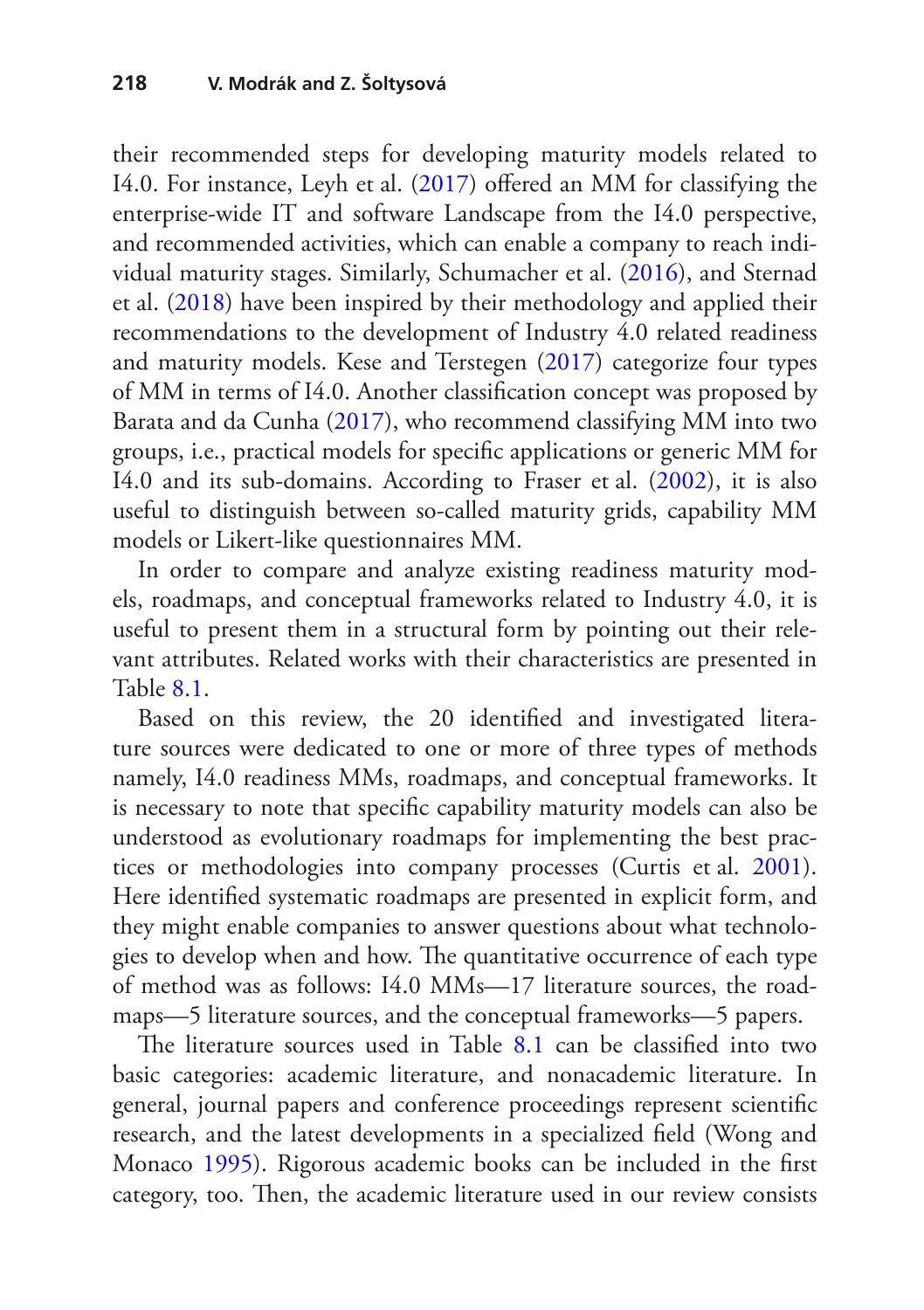<span id="page-4-0"></span>

|                                      |                            | Table 8.1 Comparison of literature sources dedicated to MMs, roadmaps, and conceptual frameworks |                                                                                                                                                                                                                |                                                                                                                         |
|--------------------------------------|----------------------------|--------------------------------------------------------------------------------------------------|----------------------------------------------------------------------------------------------------------------------------------------------------------------------------------------------------------------|-------------------------------------------------------------------------------------------------------------------------|
| Author(s) and year of<br>publication | Type of the<br>publication | Nature of the method<br>used                                                                     | The method description Subject(s) of interest<br>and levels of MMs                                                                                                                                             |                                                                                                                         |
| Katsma et al. (2011)                 | පි                         | and architectural<br>14.0 readiness MM<br>framework                                              | development from ERP<br>to the loT. The stages<br>It contains four stages<br>different dimensions<br>are applied to four<br>that describe the                                                                  | SCM, In-house logistics                                                                                                 |
| Rockwell Automation<br>(2014)        | 운                          | Roadmap and IT readi-<br>ness MM                                                                 | divided into 5 stages<br>IT. Maturity Model<br>Connection of y to                                                                                                                                              | Operation technology,<br>IT, SCM, employees                                                                             |
| Lichtblau et al. (2015)              | 운                          | 14.0 readiness MM                                                                                | MM proposes 6 maturity<br>levels that measure the<br>context of technology,<br>action plan to boost<br>the readiness in the<br>ness. It contains an<br>Industry 4.0 readi-<br>environment, and<br>organization | ees, data management<br>Organizational aspects,<br>technology, employ-<br>products, operation                           |
| Bitkom et al. (2016)                 | 운                          | Reference Architecture<br>Model for 14.0                                                         | European Smart Grid<br>Coordination Group<br>smart grid architec-<br>was defined by the<br>A3D model reflects<br>ture model, which                                                                             | integration layer, asset<br>communication layer,<br>information layer,<br>functional layer,<br>Business layer,<br>layer |
|                                      |                            |                                                                                                  |                                                                                                                                                                                                                | (continued)                                                                                                             |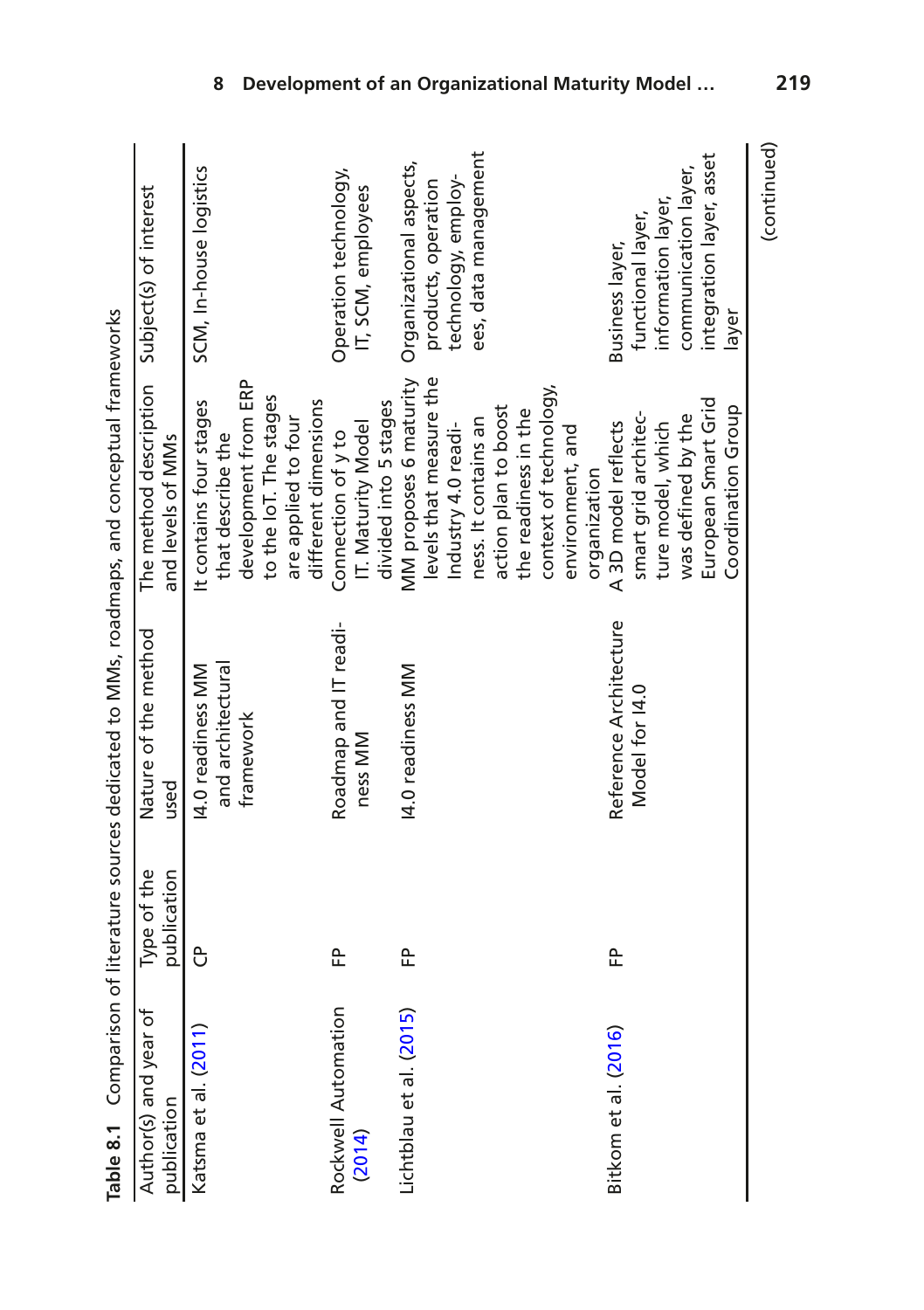| (continued)               |                                               |                       |             |                          |
|---------------------------|-----------------------------------------------|-----------------------|-------------|--------------------------|
|                           | nine dimensions                               |                       |             |                          |
| culture, employees        | which are applied to                          |                       |             |                          |
| data management,          | of five maturity stages,                      |                       |             |                          |
| strategy, leadership,     | companies. It consists                        |                       |             |                          |
| operation technology,     | to manufacturing                              |                       |             |                          |
| Products, customers,      | The model is dedicated                        | 14.0 readiness MM     | පි          | Schumacher et al. (2016) |
|                           | with four dimensions                          |                       |             |                          |
|                           | consists of five levels                       |                       |             |                          |
|                           | capabilities for 14.0. It                     |                       |             |                          |
| cal aspects               | tions to evaluate IT                          |                       |             |                          |
| IT, software, technologi- | MM enables organiza-                          | I4.0 readiness MM     | ჭ           | Leyh et al. (2016)       |
|                           | stage MM                                      |                       |             |                          |
|                           | Industry 4.0. Three-                          |                       |             |                          |
| employees                 | agement system for                            |                       |             |                          |
| Process, product          | Performance man-                              | 14.0 readiness MM     | $\equiv$    | Chromjakova (2016)       |
|                           | Industry 4.0                                  | 14.0 readiness MM     |             |                          |
| aspects                   | model in SME's toward                         | work, Roadmap, and    |             | (2016)                   |
| Product, organizational   | Three stage maturity                          | Business model frame- | $\approx$   | Ganzarain and Errasti    |
|                           | into 4 levels                                 |                       |             |                          |
|                           | landscape. MM divided                         |                       |             |                          |
|                           | competitive digital                           |                       |             |                          |
|                           | to lead tomorrow's                            |                       |             |                          |
|                           | company needs to take                         |                       |             |                          |
| culture                   | practical steps that a                        | readiness MM          |             |                          |
| Employees, company        | Definition of six                             | Roadmap and 14.0      | 운           | Geissbauer et al. (2016) |
|                           | and levels of MMs                             | used                  | publication | publication              |
|                           | The method description Subject(s) of interest | Nature of the method  | Type of the | Author(s) and year of    |
|                           |                                               |                       |             | Table 8.1 (continued)    |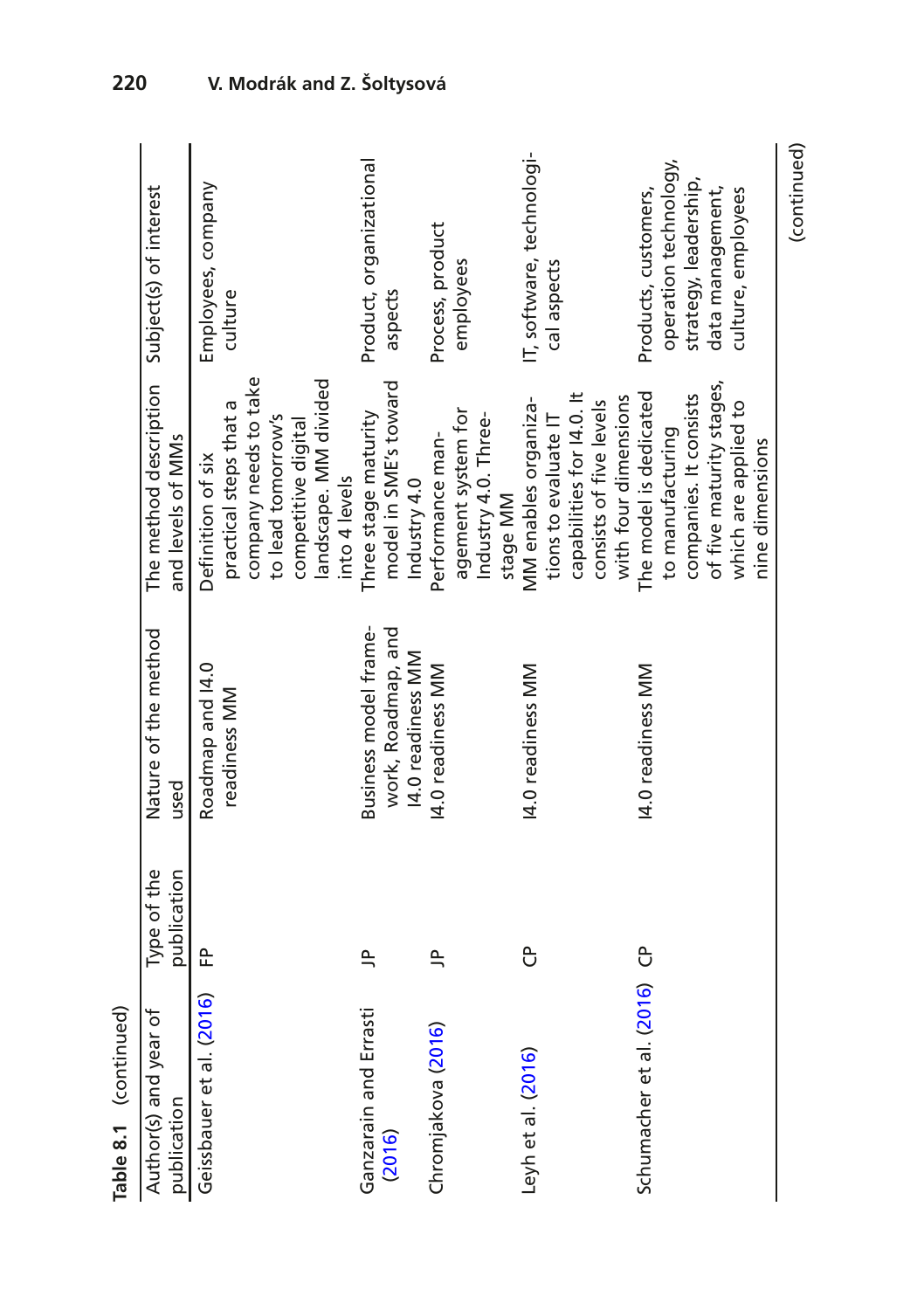| Table 8.1 (continued)                |                            |                                    |                                                                                                                                                                                  |                                                                                                                             |
|--------------------------------------|----------------------------|------------------------------------|----------------------------------------------------------------------------------------------------------------------------------------------------------------------------------|-----------------------------------------------------------------------------------------------------------------------------|
| Author(s) and year of<br>publication | publication<br>Type of the | Nature of the method<br>used       | The method description Subject(s) of interest<br>and levels of MMs                                                                                                               |                                                                                                                             |
| Singh et al. (2017)                  | ზ                          | Generic enterprise<br>architecture | smart logistics of busi-<br>It describes enterprise<br>architecture for a<br>ness processes                                                                                      | production planning<br>processes, big data,<br>Logistics of business                                                        |
| Kumar and Namapuraja<br>(2018)       | ᡄ                          | 14.0 readiness MM                  | on holistic and multidi-<br>mensional approach to<br>A methodology is based<br>journey using 6 levels<br>assess current readi-<br>ness for Industry 4.0                          | Organizational aspects,<br>company culture, IS                                                                              |
| Hofmann and Rüsch<br>(2017)          | $\approx$                  | 14.0 application model             | management. Divided<br>into two dimensions<br>Focused on logistics                                                                                                               | SCM, data management                                                                                                        |
| Gökalp et al. (2017)                 | $\mathbf{a}$               | Roadmap and I4.0 readi-<br>ness MM | ing processes is divided<br>Model for manufactur-<br>into six levels and five<br>Industry 4.0-Maturity<br>dimensions                                                             | ment, process transfor-<br>mation, organizational<br>enterprise manage-<br>data management,<br>Asset management,<br>aspects |
| Jæger and Halse (2017)               | m                          | 14.0 readiness MM                  | maturity model deter-<br>mines the current loT<br>implementation level<br>duces eight maturity<br>The IoT technological<br>enterprises. It intro-<br>for manufacturing<br>stages | loT-technologies, manu-<br>facturing technologies                                                                           |

(continued)

(continued)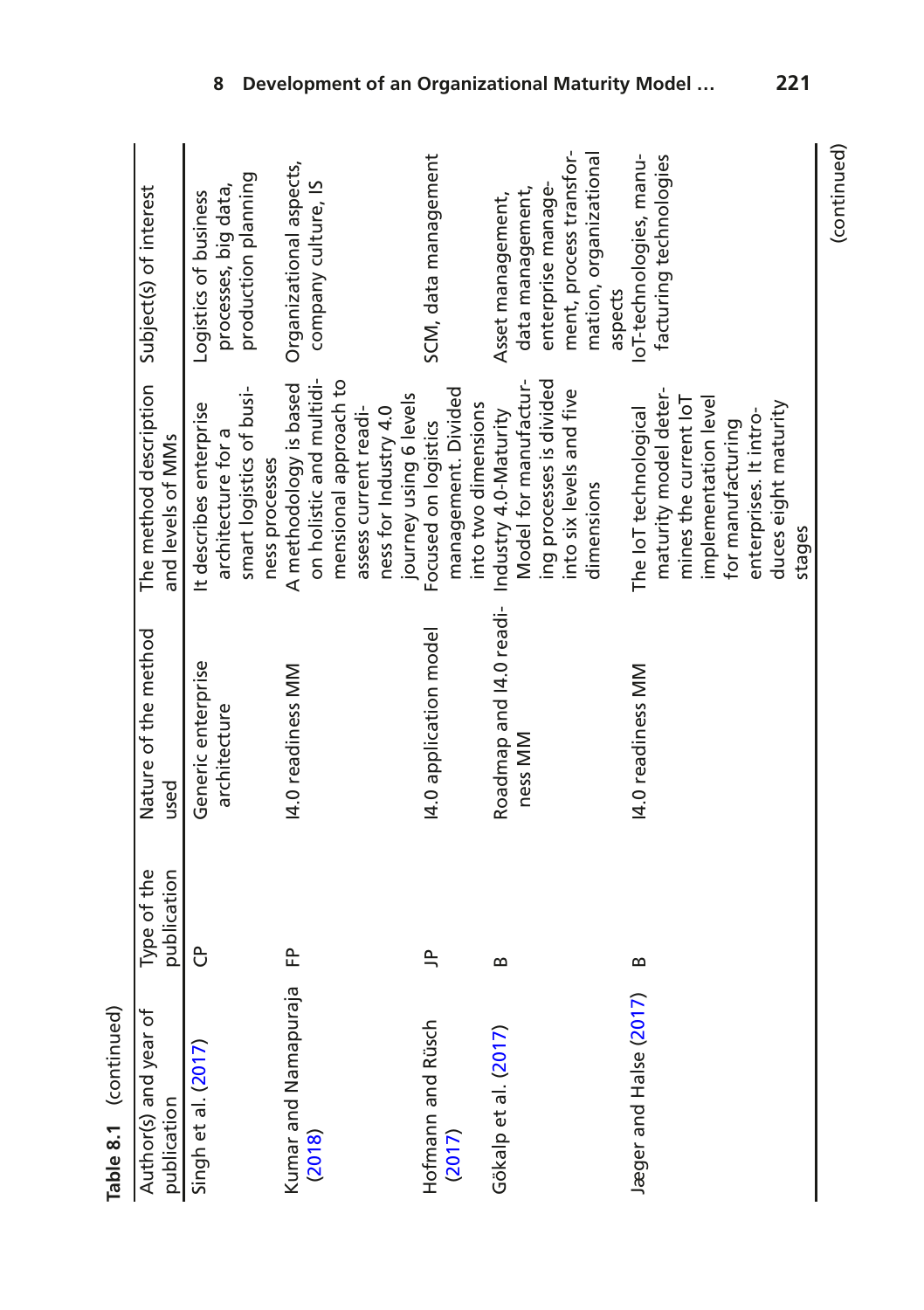| Table 8.1 (continued)                |                            |                                    |                                                                                                                  |                                                                          |
|--------------------------------------|----------------------------|------------------------------------|------------------------------------------------------------------------------------------------------------------|--------------------------------------------------------------------------|
| Author(s) and year of<br>publication | Type of the<br>publication | Nature of the method<br>used       | The method description Subject(s) of interest<br>and levels of MMs                                               |                                                                          |
| De Carolis et al. (2017)             | $\infty$                   | Roadmap and I4.0 readi-<br>ness MM | assessment maturity<br>The digital readiness<br>model (DREAMY)                                                   | ufacturing technology,<br>and controlling, man-<br>Processes, monitoring |
|                                      |                            |                                    | guides manufacturing<br>consists of five matu-<br>rity levels and four<br>companies toward<br>digitalization. MM | organizational aspects                                                   |
|                                      |                            |                                    | dimensions                                                                                                       |                                                                          |
| Li et al. (2017)                     | පි                         | 14.0 readiness MM                  | Maturity Model aims<br>Proposed Capability                                                                       | Operation technology                                                     |
|                                      |                            |                                    | to evaluate the matu-                                                                                            |                                                                          |
|                                      |                            |                                    | rity and readiness of                                                                                            |                                                                          |
|                                      |                            |                                    | manufacturing enter-                                                                                             |                                                                          |
|                                      |                            |                                    | prises from the factory                                                                                          |                                                                          |
|                                      |                            |                                    | operations perspective                                                                                           |                                                                          |
|                                      |                            |                                    | using 5 levels                                                                                                   |                                                                          |
| Klötzer and Pfaum                    | පි                         | 14.0 readiness MM                  | Maturity model is                                                                                                | Products, IT, organ-                                                     |
| (2017)                               |                            |                                    | dedicated to digital                                                                                             | izational aspects,                                                       |
|                                      |                            |                                    | transformation of                                                                                                | processes, company                                                       |
|                                      |                            |                                    | manufacturing enter-                                                                                             | culture                                                                  |
|                                      |                            |                                    | prises. MM is divided                                                                                            |                                                                          |
|                                      |                            |                                    | into 5 levels                                                                                                    |                                                                          |
|                                      |                            |                                    |                                                                                                                  | (continued)                                                              |

**222 V. Modrák and Z. Šoltysová**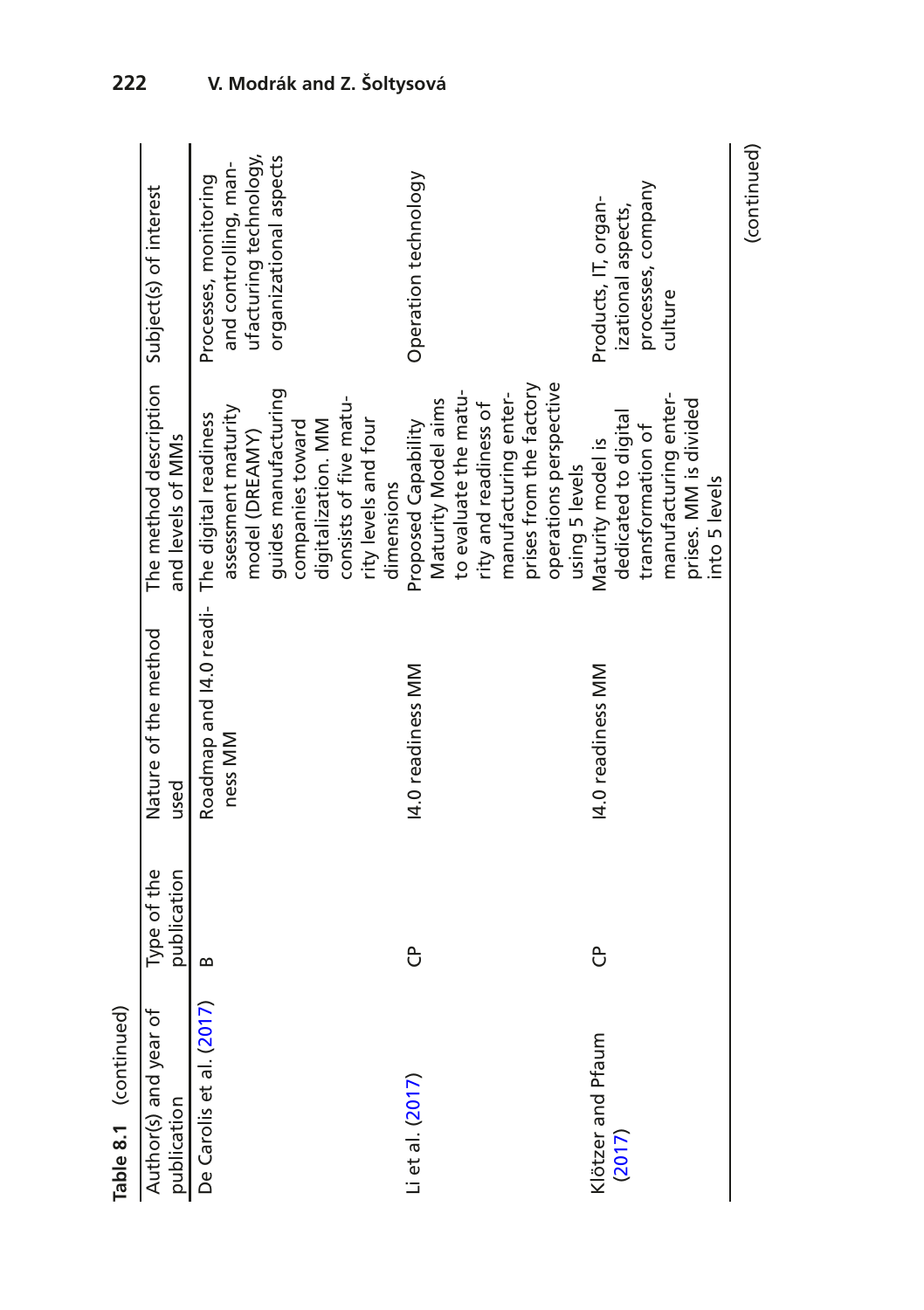| Table 8.1 (continued)                                                                               |                            |                                                                                                                       |                                                                                                                                                                  |                                                                                                                                                                   |
|-----------------------------------------------------------------------------------------------------|----------------------------|-----------------------------------------------------------------------------------------------------------------------|------------------------------------------------------------------------------------------------------------------------------------------------------------------|-------------------------------------------------------------------------------------------------------------------------------------------------------------------|
| Author(s) and year of<br>publication                                                                | Type of the<br>publication | Nature of the method<br>used                                                                                          | The method description Subject(s) of interest<br>and levels of MMs                                                                                               |                                                                                                                                                                   |
| Weber et al. (2017)                                                                                 | ჭ                          | 14.0 readiness MM                                                                                                     | provide a development<br>facturing companies to<br>architecture of manu-<br>zation. MM is divided<br>path toward serviti-<br>MM analyzes the IT<br>into 6 levels | IT, IS, data management                                                                                                                                           |
| Werner-Lewandowska<br>and Kosacka-Olejnik<br>(2018)                                                 | ჭ                          | 14.0 readiness MM                                                                                                     | operations in service<br>divided into 6 levels<br>focused on logistics<br>companies. MM is<br>Maturity model is                                                  | Logistics                                                                                                                                                         |
| Sternad et al. (2018)                                                                               | $\cong$                    | 14.0 readiness MM                                                                                                     | MM enables self-evalu-<br>ation of the company<br>and covers the devel-<br>opment areas. MM is<br>divided into 5 levels<br>for logistics 4.0                     | production planning,<br>production control,<br>models, IT, IS, pro-<br>cesses, enterprise<br>Logistics, business<br>human-machine<br>communication<br>management, |
| Legend:                                                                                             |                            | Abbreviations:                                                                                                        |                                                                                                                                                                  |                                                                                                                                                                   |
| Book or Book chapters (B)<br>Firms' publication (FB)<br>Conference paper (CP)<br>Journal paper (JP) |                            | ERP-Enterprise resource planning<br>SCM-Supply chain management<br>IT-Information technology<br>IS-Information system |                                                                                                                                                                  |                                                                                                                                                                   |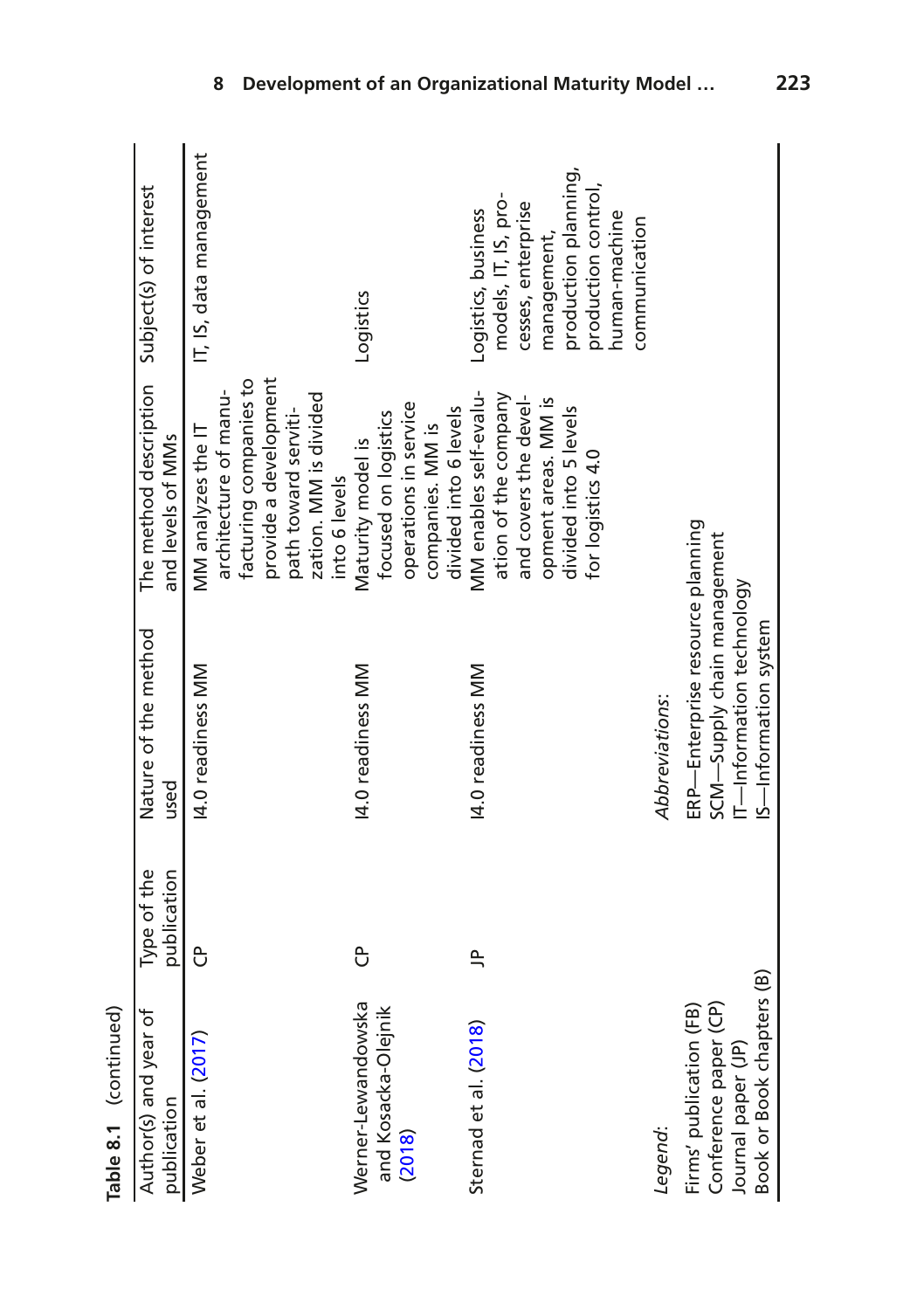

<span id="page-9-0"></span>**Fig. 8.1** Frequency distribution of the progress levels used in the reviewed MMs

of 15 references, and the nonacademic literature is represented by 5 literature sources.

When analyzing levels of the examined I4.0 MMs, they vary from 3 to 8 stages. Frequency distribution of the levels used in the reviewed MMs is depicted in Fig. [8.1.](#page-9-0) As can be seen, the most commonly occurring number of levels in the MMs is 5. This is in line, e.g., with the representative generic capability MM for software process program which also uses 5 stages of maturity progress (Paulk et al. [1993\)](#page-33-7).

Our next interest was to learn which domains of MMs dominated in the investigated literature. For this purpose, the following diagram in Fig. [8.2](#page-10-0) is provided.

As shown in Fig. [8.2](#page-10-0), the domains of interest can be divided into two categories classifed as "essential domains" and "recommended domains." Then, the domains with a frequency of 4–6 fall into the first category, and the rest of the subjects of interest belong to the second category.

### **8.3 Problem Description**

As mentioned above, a great challenge for SMEs lies in the transfer of I4.0 expertise and technologies to their environment. Moreover, this challenge also includes transfer toward mass customization. Comparing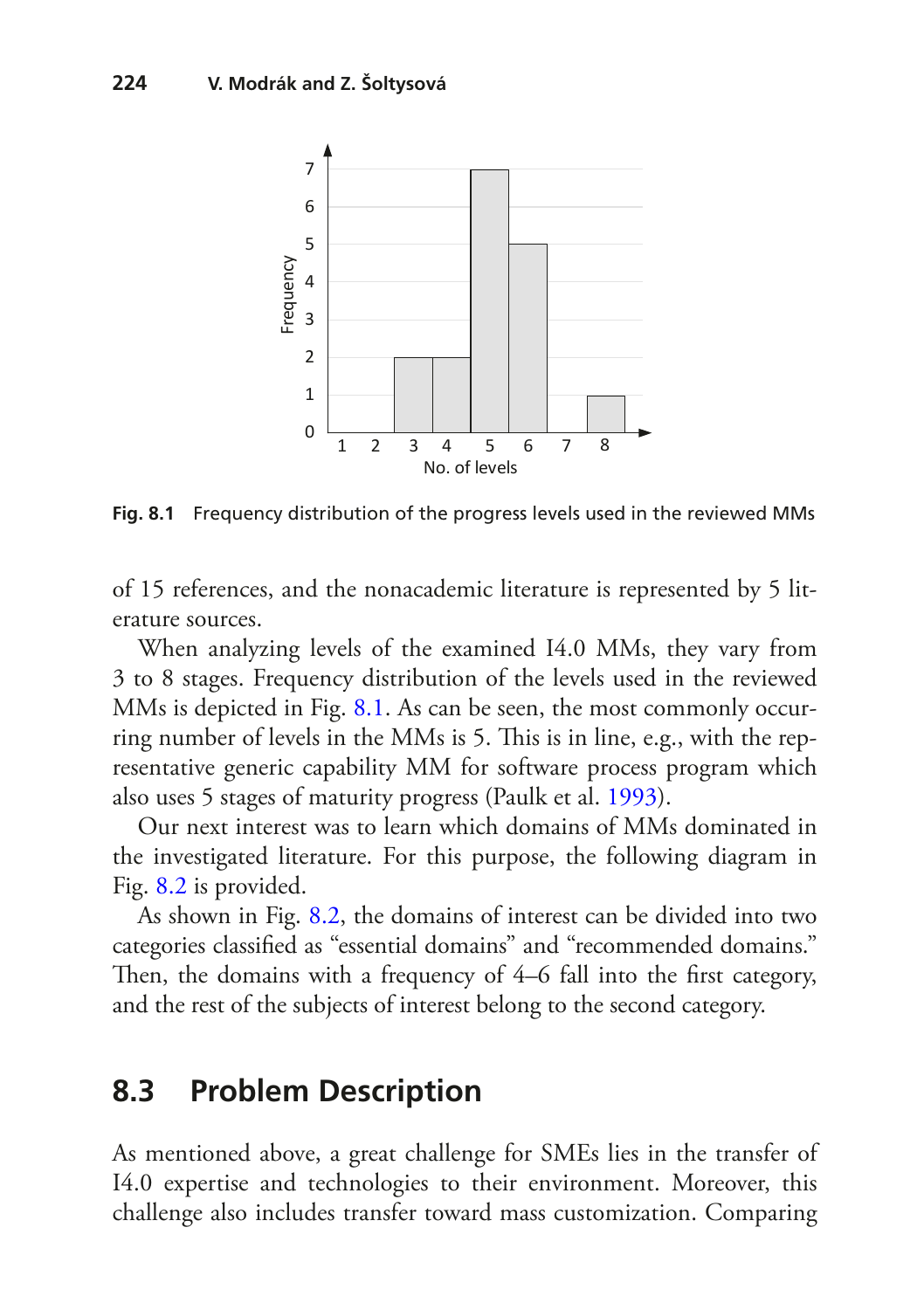

<span id="page-10-0"></span>**Fig. 8.2** Categorization of subjects of interest based on their appearance in the I4.0 MMs

starting conditions for introduction of the I4.0 concept between large companies and SMEs, it can be stated that larger companies can follow the higher maturity levels in the technological domain for this concept more quickly than SMEs. This is because they can invest more money, time, and expertise into this transfer. On the other hand, an advantage of SMEs against large companies is lower complexity of their business and manufacturing processes. And thus, organizational and cultural changes can be implemented into the whole enterprise much more easily.

Even though several I4.0 MMs which focused on organizational facets were identifed in the aforementioned section, none of them can be considered as standardized or universal. Moreover, the described approaches in Table [8.1](#page-4-0) were mostly based on self-assessment by using questionnaires which offered answers yes or no, and were oriented toward the identifcation of a company's current state related to the maturity requirements. Refecting on the fndings of the review from Sect. [8.2,](#page-2-0) the ambition of our research is to develop a comprehensive I4.0 MM focused on organizational and managerial aspects in terms of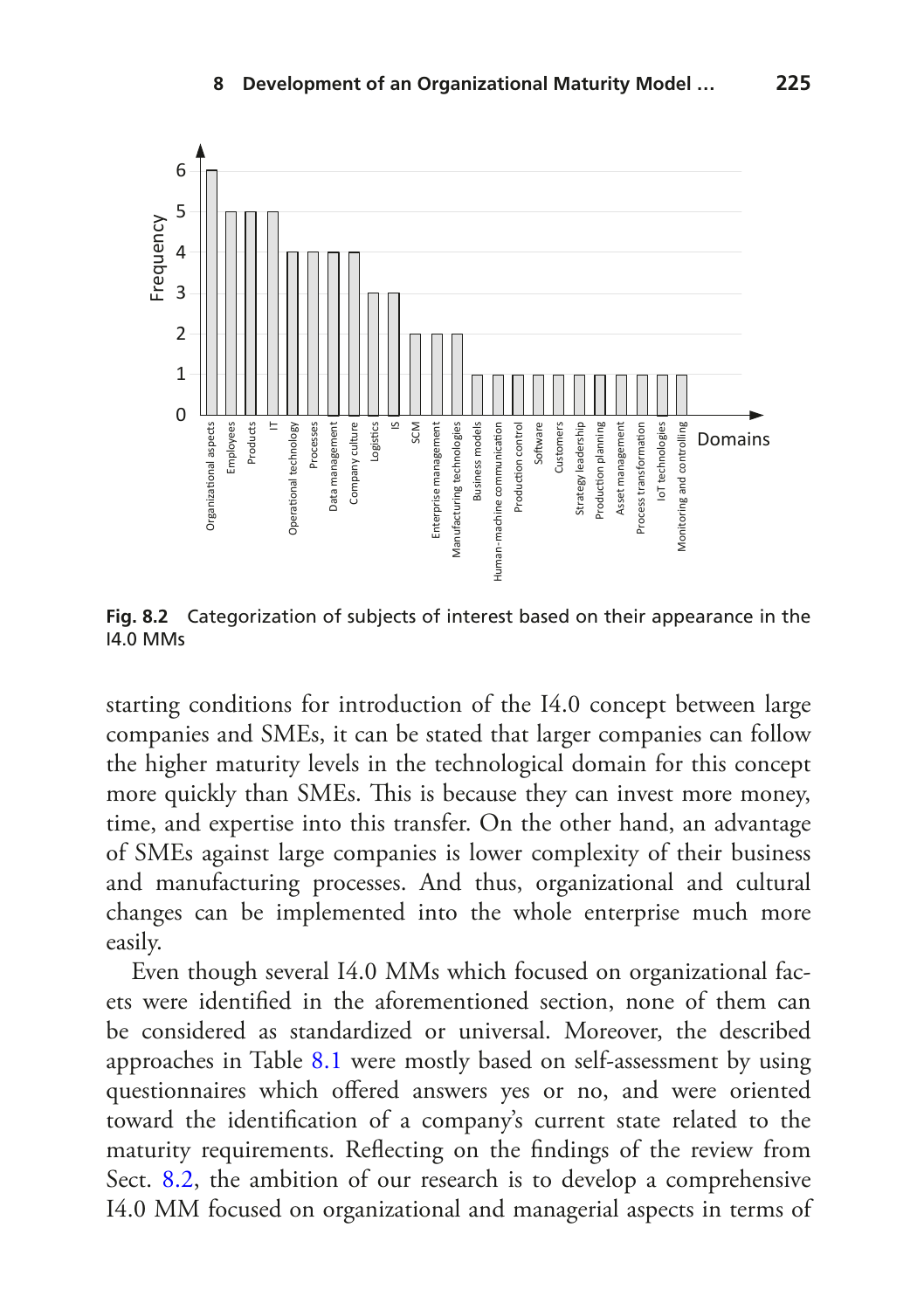mass customization. The proposed I4.0 MM is based on a collaborative approach using a questionnaire method for self-assessment described further in Sects.  $8.5.1$  and  $8.5.2$ . The outputs of this questionnaire maturity model (QMM) are dedicated to identifying status quo and mapping gaps which need to be flled in order to reach the planned state and are further used as inputs for the creation of the I4.0 readiness MM. Moreover, our approach includes the methodological recommendations in form, e.g., how to measure progress in product modularity and process modularity using quantitative indicators. In addition, we propose a generic organizational model of mass customized manufacturing as a condition for reaching an advanced stage (Level 4) of the proposed MM.

## <span id="page-11-0"></span>**8.4 Methodology**

The aim of this section is to guide you through the process of developing the managerial and organizational maturity models. This process starts with a structural analysis of the existing literature related to I4.0 MMs (Sect. [8.2](#page-2-0)). It helped us to identify what methods already exist, to understand the relationships between them, to fnd out which domains are essential for I4.0 introduction, and so on. Based on the obtained fndings, it was easier to specify categories and levels of QMM for mapping of requirements of SMEs to meet higher maturity levels in the context of the strategy for Industry 4.0. The method used for this purpose is described in detail in Sect. [8.5.1](#page-12-1). Subsequently, application of the QMM is presented in Sect. [8.5.2.](#page-12-2) Respondents were represented by 10 selected SMEs. The next step in our approach was aimed at specifying diferences between current states and required states and identifying the key requirements of SMEs on the bases of the obtained results from the questionnaire. In order to validate the obtained results, the overall internal consistency of the questionnaire was measured by Cronbach's alpha coefficient (see Sect. [8.5.3](#page-15-0)). Development of the I4.0 readiness MM (I4.0 RMM) that is shown in Sect. [8.6](#page-18-0), followed methodological recommendations from the relevant scientifc publications dealt with in Sect. [8.2.](#page-2-0) Finally, based on empirical experiences, the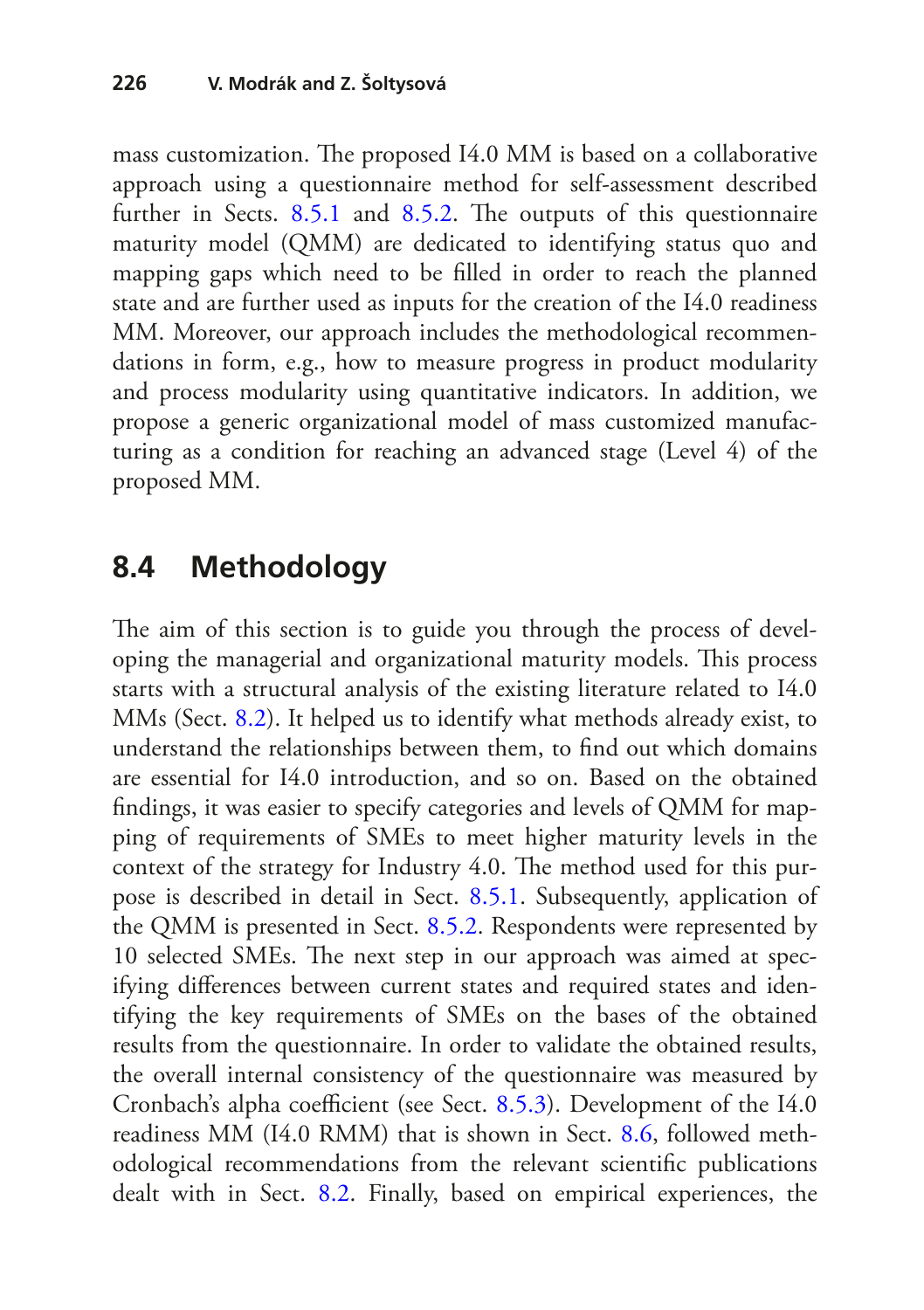generic organizational model of mass customized manufacturing was proposed (see Sect. [8.6.1](#page-19-0)). The whole methodological framework in the form of a step-by-step guide is available in Fig. [8.3.](#page-13-0)

## <span id="page-12-0"></span>**8.5 Proposed Approaches and Solutions**

This section will provide readers with substantial research outputs that are outlined in Fig. [8.3.](#page-13-0)

#### <span id="page-12-1"></span>**8.5.1 Development of QMM**

The QMM method was selected with the aim of applying the collaborative approach by involvement of selected SMEs in order to identify their current status and defne future targets in the context of I4.0 challenges. In order to map the requirements of SMEs to meet planned maturity levels in the context of the strategy I4.0, the categories of the QMM for investigation of the managerial and organizational model, were frstly defned. For this purpose, fve categories were empirically selected in our previous work, which are business strategy, business models related to product, innovation culture, organizational production model, and knowledge management (Modrak et al. [2019](#page-33-8)). For each of the categories, five maturity levels were specifed in descriptive form as shown in Appendix [8.1](#page-26-0).

After the SMEs' self-assessment, obtained questionnaire outputs resulted in specification of their key requirement. The questionnaire form contained options scaled from the lowest level (L1) to the highest level (L5) as shown in Appendix [8.4](#page-29-0).

The obtained results from the fulfilled questionnaire forms are presented in the next section and considered further in Sect. [8.5.3](#page-15-0).

#### <span id="page-12-2"></span>**8.5.2 Application of the QMM**

Results from the mapping of requirements using the QMM method to identify the current situation and future targets of the 10 companies are graphically depicted in Fig. [8.4.](#page-14-0)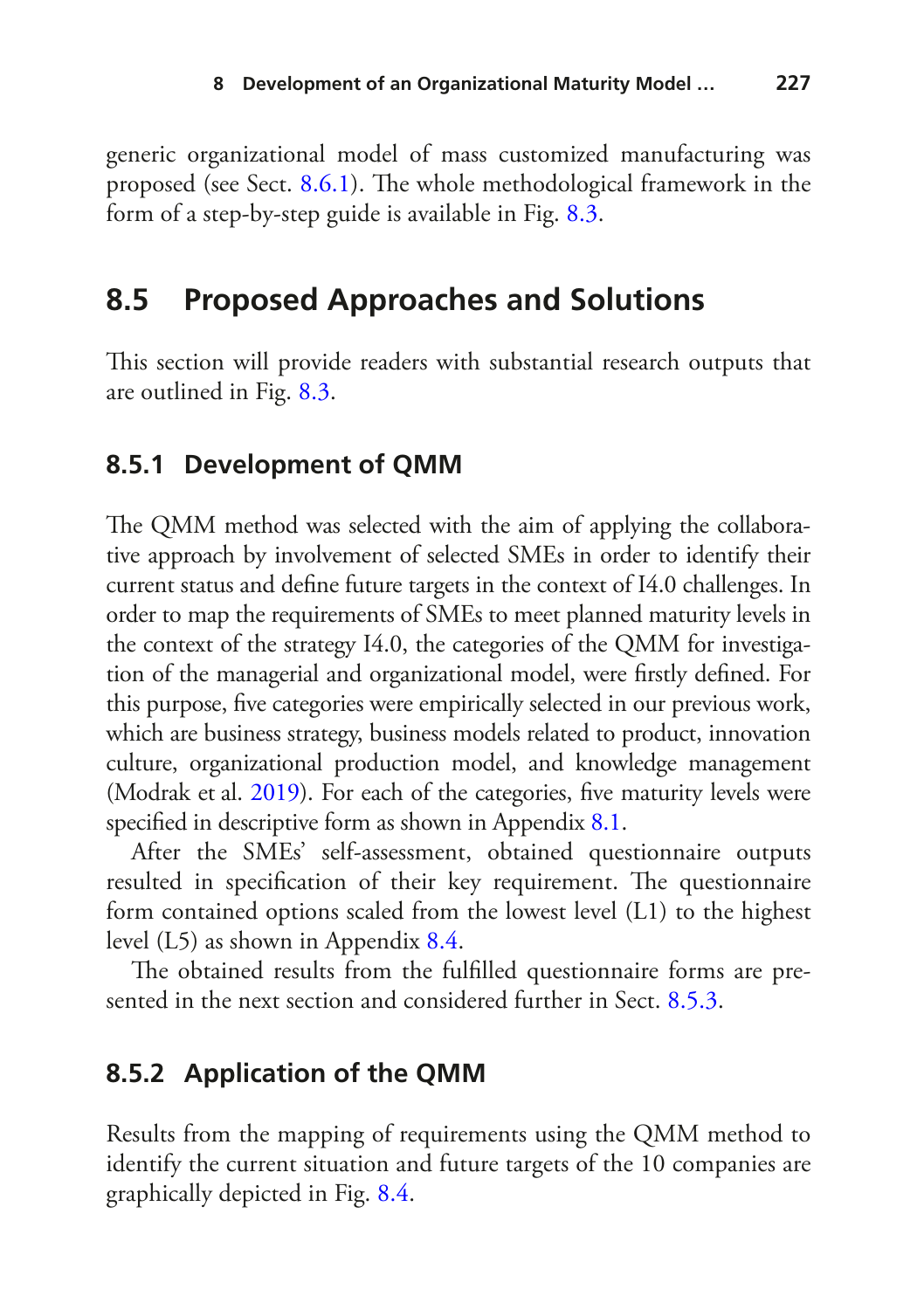

<span id="page-13-0"></span>**Fig. 8.3** Research methodological framework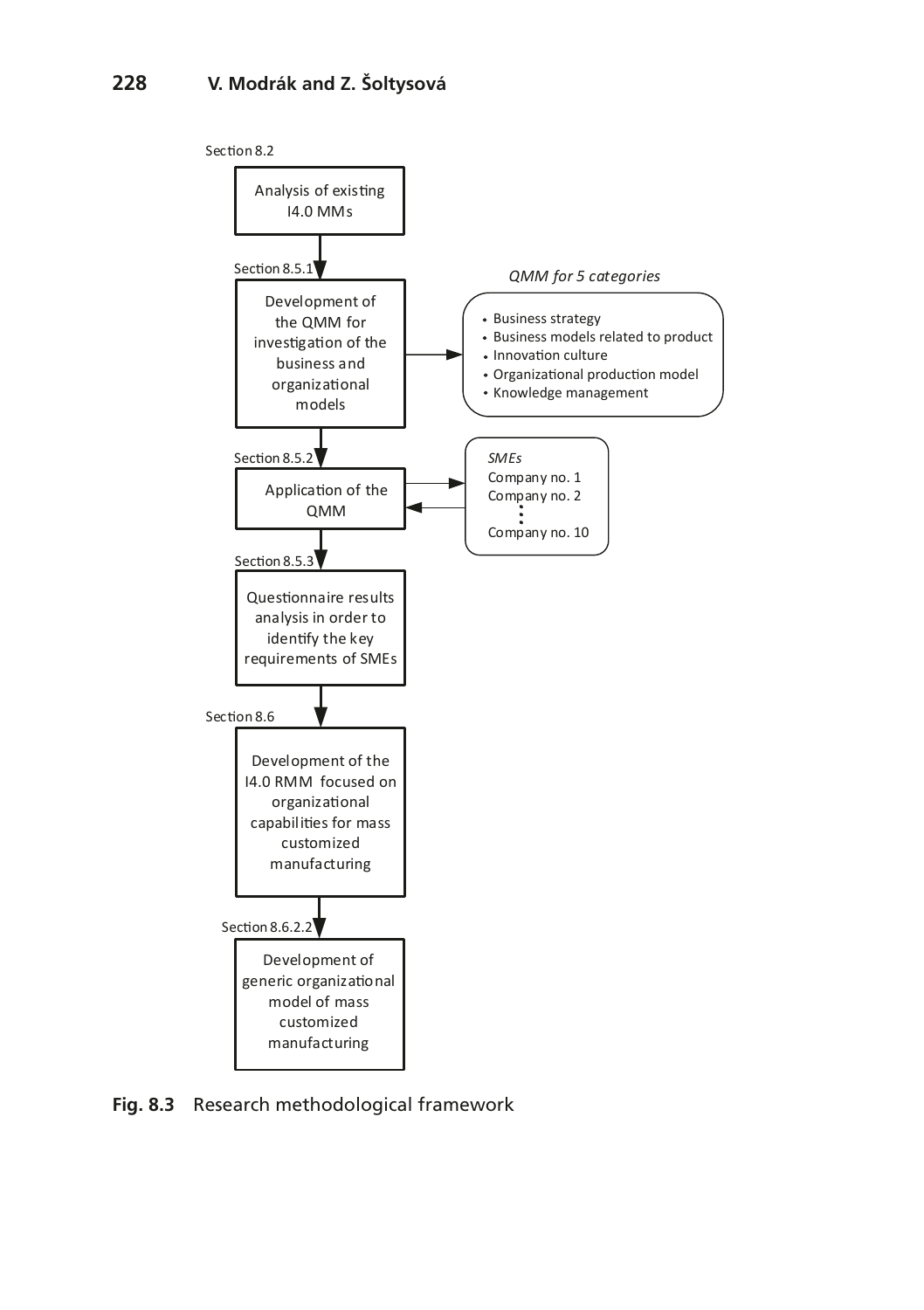

<span id="page-14-0"></span>**Fig. 8.4** Results from mapping of individual requirements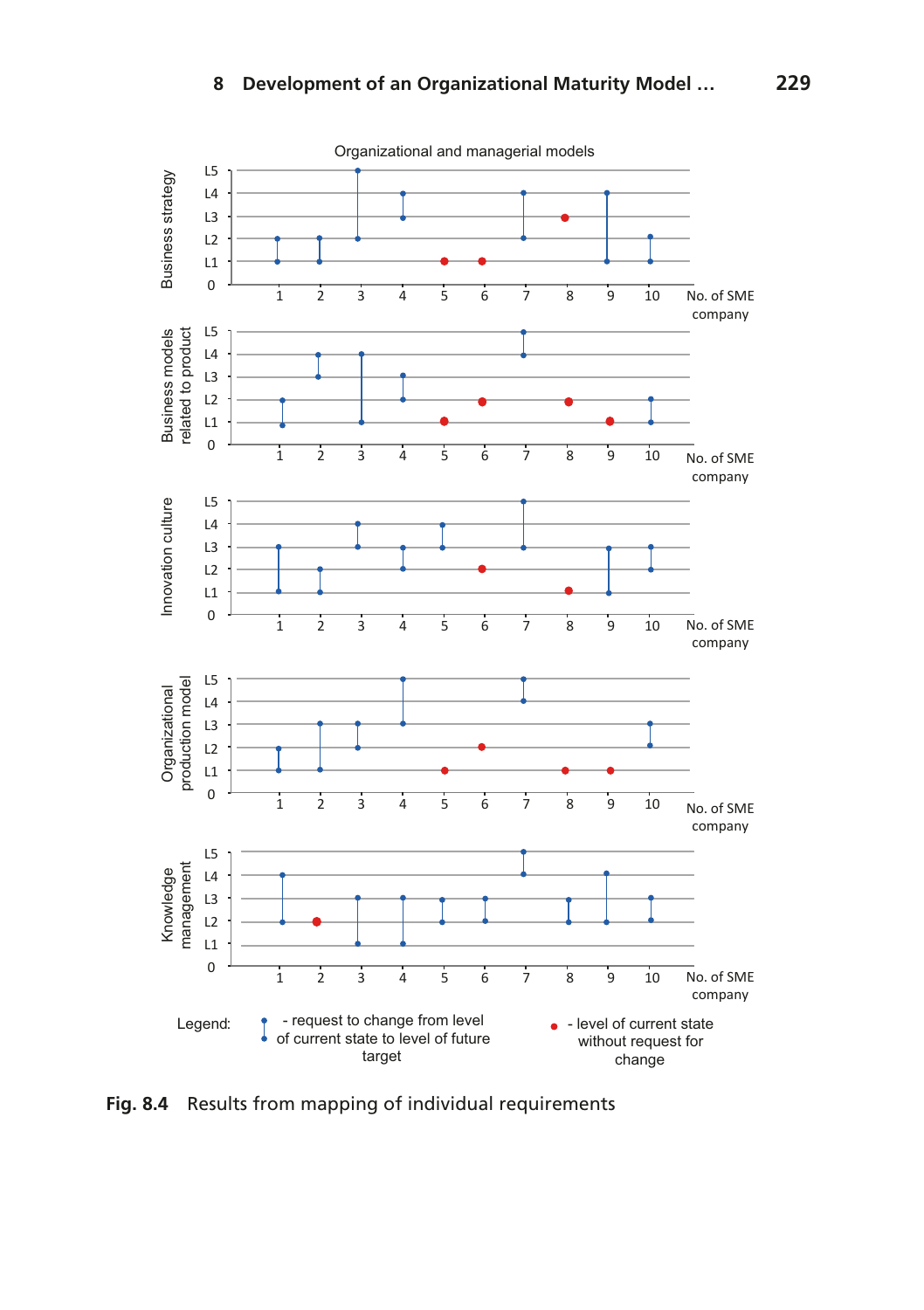According to the obtained results shown in Fig. [8.4](#page-14-0), it is possible to start with their processing in order to identify the key requirement(s) of SMEs in line with given research objectives.

#### <span id="page-15-0"></span>**8.5.3 Identifcation of the Key Requirement of SMEs**

In this step, questionnaire results were processed in the following way.

For determination of the order of signifcance of assessed categories, the weight coefficient  $(V)$  was used:

<span id="page-15-1"></span>
$$
V = \sum_{i=1}^{10} R_i \cdot W_i
$$
 (8.1)

where,

*Ri* —the Rate of the change of *i*-th SME, while if the current state is the same as future target then  $R_i$  equals 0, and vice versa,  $R_i$  equals 1.

When  $R_i = 1$ , then for each gap between current state and future target a Weighting value (*W*) is assigned. The weighting value depends on the level of change.

When the extent of the gap equals: 1, then  $W_i = 1.2$ 

2, then 
$$
W_i = 1.4
$$
  
3, then  $W_i = 1.6$   
4, then  $W_i = 1.8$   
5, then  $W_i = 2$ .

The order of categories of significance based on the result values of the coefficient *V* calculated using Eq. [\(8.1](#page-15-1)) are as follows: Category No. 5 (*V*=11.6); Category No. 3 (*V*=10.2); Category No. 1 (*V*=9.4); Category No. 2 ( $V=7.6$ ) and Category No. 4 ( $V=7.6$ ).

Then, identification of the key requirement(s) will be determined as follows:

Firstly, the Average level of the current state levels  $CL_A$ ) for each category is enumerated using the arithmetical mean from 10 values of the level numbers:

$$
CL_A = \frac{\sum_{i=1}^{10} L_i}{10}.
$$
\n(8.2)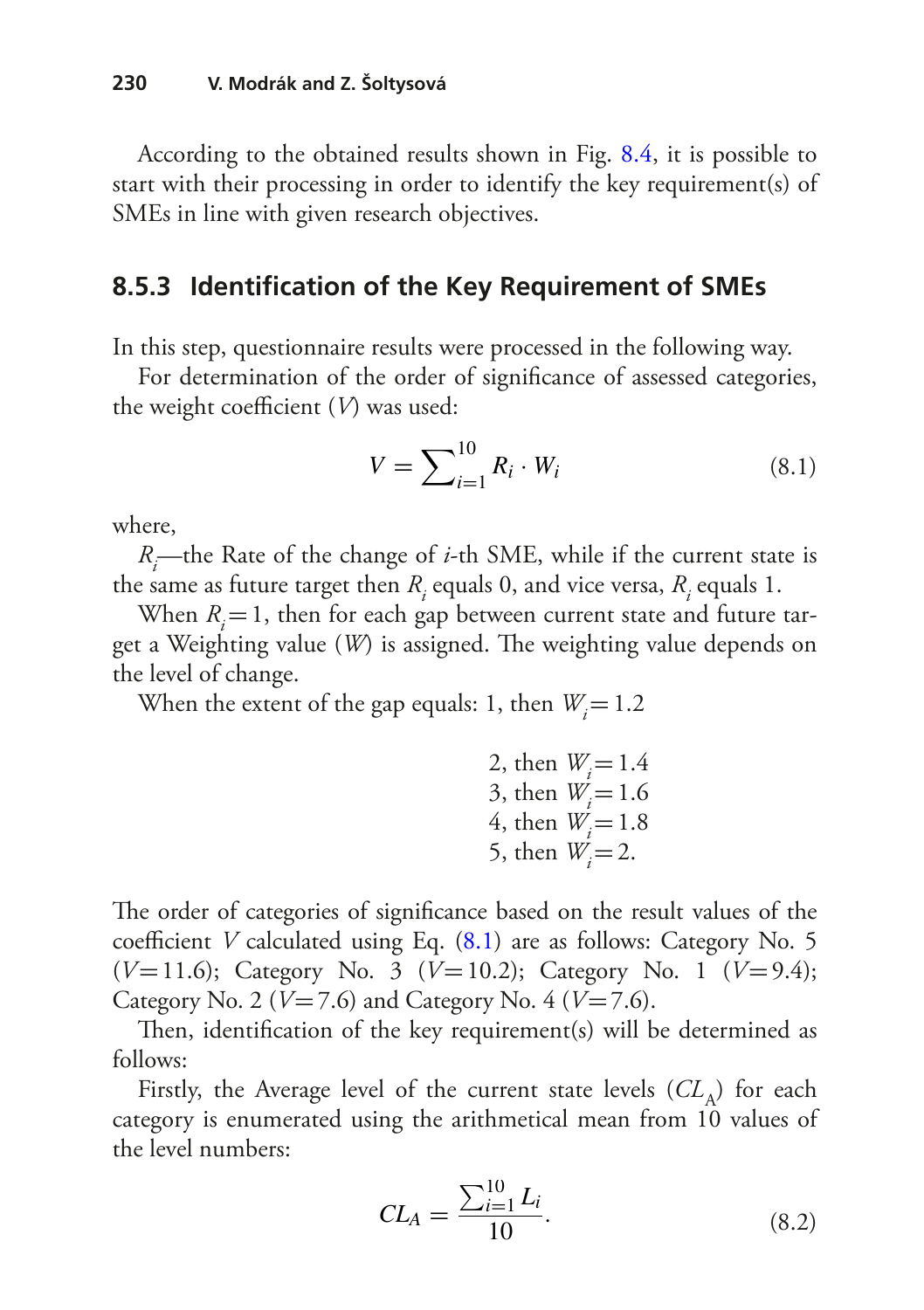Secondly, the Average level of the future target levels (*RL*<sub>A</sub>) for each category is determined analogically:

$$
RL_A = \frac{\sum_{i=1}^{10} L_i}{10}.
$$
 (8.3)

Finally, the average gap for each category is obtained as the diference between  $RL<sub>A</sub>$  and  $CL<sub>A</sub>$ . The obtained average gaps are graphically shown in Fig. [8.5](#page-16-0).

However, the overall internal consistency of the questionnaire has to be measured by Cronbach's alpha (Cortina [1993](#page-31-9)) to validate results from fulflled questionnaires from the population sample represented by 10 SMEs (S1, S2, …, S10). Tis chapter contains results from a questionnaire survey in the domain of business and organizational models,



<span id="page-16-0"></span>**Fig. 8.5** Spider graph of differences between current states and future targets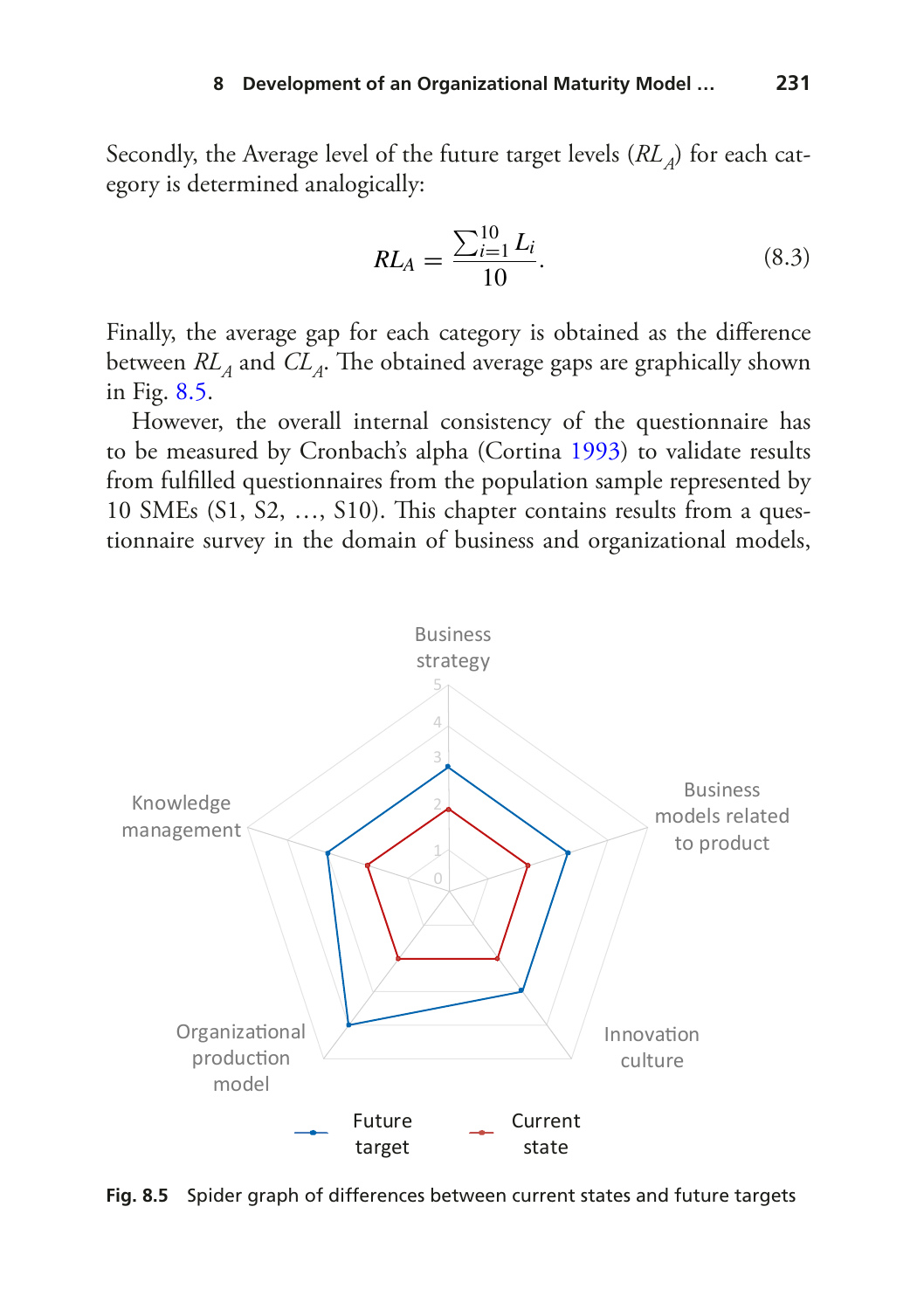which was a part of the QMM used for the other two domains, i.e., smart logistics and smart manufacturing with a total number of 15 questions (see Appendices [8.2](#page-27-0) and [8.3](#page-28-0)). Due to this fact, overall internal consistency of the questionnaire used in the QMM will be tested for all three domains. For this purpose, the obtained input data needed to cal-culate Cronbach's alpha coefficient were arranged into Table [8.2](#page-17-0).

Subsequently, Cronbach's alpha coefficients were separately calculated for the current states and the future targets by using the formula (Machin et al. [2007](#page-33-9)):

$$
\alpha = \left(\frac{k}{(k-1)}\right) * \left(1 - \left(\frac{\sum(s_i^2)}{s_i^2}\right)\right),\tag{8.4}
$$

where,

*k*=number of items—questions in questionnaire (*Q*),  $S_i = SD$  of *i*th item,  $S_t = SD$  of sum score.

|                 | Q <sub>1</sub> |                | Q2             |                | Q <sub>3</sub> |                | Q4                      |                | Q <sub>5</sub> |                | Q <sub>6</sub> |                | Q7             |                | Q8             |                | Q <sub>9</sub> |                | Q10            |                         | Q11            |                | Q12            |                | Q13            |                | Q14            |                | Q15            |                |
|-----------------|----------------|----------------|----------------|----------------|----------------|----------------|-------------------------|----------------|----------------|----------------|----------------|----------------|----------------|----------------|----------------|----------------|----------------|----------------|----------------|-------------------------|----------------|----------------|----------------|----------------|----------------|----------------|----------------|----------------|----------------|----------------|
| S1              | 1              | $\overline{2}$ | $\overline{2}$ | 3              | 1              | $\mathbf{1}$   | 1                       | $\overline{2}$ | $\overline{2}$ | $\overline{2}$ | $\overline{2}$ | $\overline{4}$ | $\overline{2}$ | $\overline{4}$ |                | 3              | 3              | 5              | $\overline{2}$ | $\overline{3}$          |                | $\overline{2}$ | 1              | $\overline{2}$ |                | 3              | 1              | $\overline{2}$ | $\overline{c}$ | $\overline{4}$ |
| S <sub>2</sub>  | $\overline{2}$ | 3              | $\overline{2}$ | 3              | $\overline{2}$ | $\overline{2}$ | $\overline{2}$          | 3              | $\overline{2}$ | $\overline{2}$ | $\mathbf{1}$   | $\overline{2}$ | $\overline{2}$ | $\overline{3}$ | 1              | 3              | $\overline{2}$ | $\overline{4}$ | $\overline{c}$ | $\overline{2}$          |                | $\overline{2}$ | 3              | $\overline{4}$ |                | $\overline{2}$ | $\mathbf{1}$   | 3              | $\overline{2}$ | $\overline{2}$ |
| S <sub>3</sub>  |                | 3              | $\overline{2}$ | $\overline{4}$ |                | $\overline{2}$ | $\overline{2}$          | $\overline{4}$ | 1              | $\overline{2}$ | $\overline{2}$ | $\overline{3}$ | $\overline{2}$ | $\overline{4}$ | $\overline{2}$ | $\overline{4}$ | $\overline{2}$ | $\overline{4}$ | $\overline{c}$ | $\overline{4}$          | $\overline{2}$ | 5              | 1              | $\overline{4}$ | 3              | $\overline{4}$ | $\overline{2}$ | $\overline{3}$ | $\mathbf{1}$   | $\overline{3}$ |
| <b>S4</b>       | $\overline{2}$ | $\overline{4}$ | 3              | $\overline{4}$ | $\overline{2}$ | 3              | $\overline{\mathbf{3}}$ | $\overline{4}$ | $\overline{2}$ | $\overline{3}$ | $\overline{2}$ | $\overline{4}$ | $\overline{4}$ | 5              | $\overline{c}$ | $\overline{4}$ | 3              | 5              | 3              | 5                       | 3              | $\overline{4}$ | $\overline{2}$ | $\overline{3}$ | $\overline{2}$ | 3              | $\overline{3}$ | 5              | $\mathbf{1}$   | $\overline{3}$ |
| $\overline{S5}$ | $\overline{2}$ | $\overline{2}$ | $\overline{2}$ | $\overline{2}$ | $\overline{2}$ | $\overline{2}$ | $\overline{2}$          | $\overline{2}$ | $\overline{2}$ | $\overline{2}$ | $\overline{2}$ | $\overline{2}$ | 3              | $\overline{3}$ | 3              | 3              | $\overline{2}$ | $\overline{2}$ | 3              | $\overline{\mathbf{3}}$ | $\mathbf{1}$   | $\mathbf{1}$   | $\mathbf{1}$   |                | 3              | $\overline{4}$ | $\mathbf{1}$   | 1              | $\overline{2}$ | $\overline{3}$ |
| S <sub>6</sub>  | $\mathbf{1}$   | $\mathbf{1}$   | $\overline{2}$ | $\overline{3}$ | 1              | $\mathbf{1}$   | $\overline{2}$          | $\overline{2}$ | 1              | $\mathbf{1}$   | $\mathbf{1}$   | $\overline{2}$ | $\overline{2}$ | $\overline{3}$ | $\overline{2}$ | 3              | $\overline{2}$ | $\overline{2}$ | $\overline{2}$ | $\overline{2}$          | $\mathbf{1}$   | $\mathbf{1}$   | $\overline{2}$ | $\overline{2}$ | $\overline{2}$ | $\overline{2}$ | $\overline{2}$ | $\overline{2}$ | $\overline{2}$ | $\overline{3}$ |
| <b>S7</b>       | $\overline{4}$ | $\overline{4}$ | 3              | $\overline{4}$ | $\overline{2}$ | $\overline{2}$ | 3                       | $\overline{4}$ | $\overline{2}$ | $\overline{3}$ | $\overline{4}$ | 5              | $\overline{4}$ | $\overline{4}$ | 3              | $\overline{4}$ | $\overline{2}$ | 5              | 3              | $\overline{4}$          | $\overline{2}$ | $\overline{4}$ | $\overline{4}$ | 5              | 3              | 5              | 4              | 5              | $\overline{4}$ | 5              |
| S8              | $\overline{2}$ | $\overline{2}$ | $\overline{2}$ | $\overline{2}$ | $\overline{2}$ | $\overline{2}$ | $\overline{2}$          | $\overline{2}$ | $\overline{2}$ | $\overline{2}$ | 1              | $\overline{2}$ | $\overline{2}$ | $\overline{2}$ | $\mathbf{1}$   | $\overline{2}$ | $\overline{2}$ | $\overline{3}$ | $\overline{2}$ | $\overline{2}$          | 3              | $\overline{3}$ | $\overline{2}$ | $\overline{2}$ | 1              | $\mathbf{1}$   | $\overline{1}$ | 1              | $\overline{2}$ | $\overline{3}$ |
| S9              | 1              | $\overline{3}$ | $\overline{2}$ | 5              | $\mathbf{1}$   | 5              | $\mathbf{1}$            | 5              | $\mathbf{1}$   | $\overline{4}$ | 1              | 5              | $\mathbf{1}$   | 5              | $\mathbf{1}$   | 5              | $\mathbf{1}$   | 5              | $\mathbf{1}$   | $\overline{4}$          | 1              | $\overline{4}$ | 1              | $\mathbf{1}$   | $\mathbf{1}$   | 3              | $\mathbf{1}$   | $\mathbf{1}$   | $\overline{2}$ | $\overline{4}$ |
| S <sub>10</sub> | 1              | $\overline{2}$ | $\overline{2}$ | $\overline{3}$ | $\overline{2}$ | $\overline{3}$ | $\overline{2}$          | $\overline{3}$ | $\overline{2}$ | $\overline{2}$ | 1              | $\overline{2}$ | 3              | $\overline{4}$ | 3              | 3              | $\overline{2}$ | $\overline{3}$ | 3              | $\overline{4}$          | 1              | $\overline{2}$ | 1              | $\overline{2}$ | $\overline{2}$ | 3              | $\overline{2}$ | $\overline{3}$ | $\overline{2}$ | $\overline{3}$ |
|                 |                |                |                |                | ۰              |                |                         |                | Current state  |                |                |                |                |                |                |                |                | ٠              |                |                         | Required state |                |                |                |                |                |                |                |                |                |

<span id="page-17-0"></span>**Table 8.2** Input data for calculations of Cronbach's alpha coefficients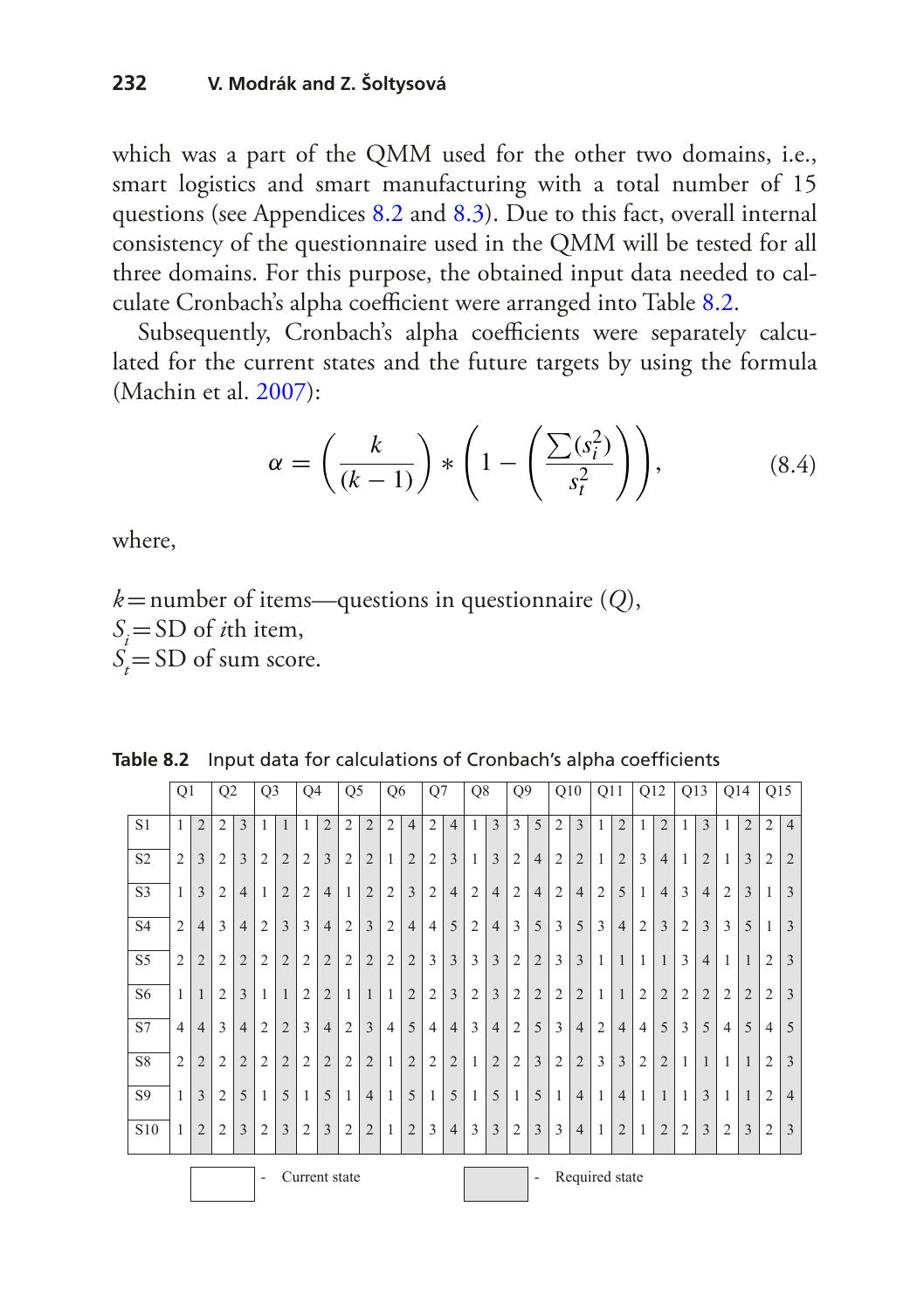Then, Cronbach's alpha coefficient for the current states is 0.92 and the future targets equal 0.94. Based on a commonly accepted rule for describing internal consistency using Cronbach's alpha, in both cases, the internal consistencies are excellent.

According to the obtained results, the category titled "organizational production model" was specifed by 10 SMEs as the key requirement (see Fig. [8.6](#page-19-1)) and for this key requirement will be further proposed an I4.0 readiness MM with an orientation toward organization capabilities for mass customized manufacturing.

## <span id="page-18-0"></span>**8.6 Maturity Model of Organizational Capabilities for Mass Customized Manufacturing**

In this Section, the I4.0 readiness MM is proposed including a recommended specifcation for SMEs as preconditions for successful implementation of mass customized manufacturing. Presented I4.0 RMM is divided into 5 stages: conventional, starting, moderate, advanced, and optimized, as depicted in Fig. [8.6](#page-19-1). The structure of its characteristics can be divided into two groups.

The first one includes the main features of the stages such as: product standardization, product modularity, process modularity, integration of product confgurator into process planning, and optimization of intelligent technologies and products. The main features of the first group can be formally modeled by using the arithmetic recursive formula:

$$
a_n = a_{n-1} + d \tag{8.5}
$$

where *n* are integers 1–5,

$$
a_0 = 0,
$$

and *d* is common diference (in our case "one step up").

Then, the 1st step up is represented by product standardization, and the 5th step up relates to optimization of intelligent technologies and products.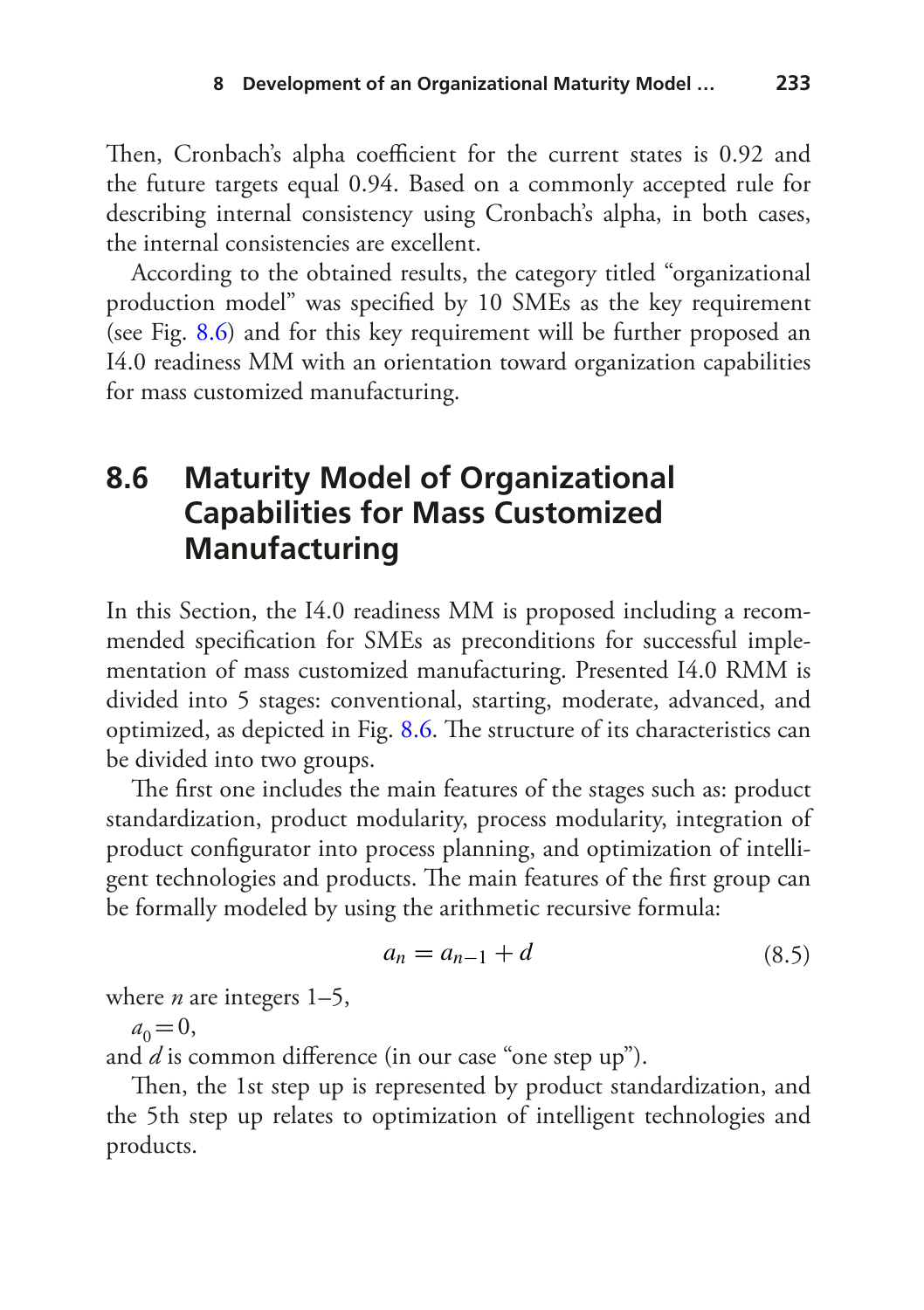

<span id="page-19-1"></span>**Fig. 8.6** I4.0 RMM of organizational capabilities for mass customized manufacturing

The second group consists of additional requirements that are described in Sect. [8.6.1](#page-19-0). The list of additional requirements is only informative, and can be subject to variations.

### <span id="page-19-0"></span>**8.6.1 Additional Requirements of the Maturity Model**

The additional requirements of the I4.0 RMM might include at least the following characteristics.

*At the Conventional stage*:

- Traditional approach based on product standardization of particular products ofered for diferent markets
- Common operational planning methods, communication with suppliers using basic ICT technology, manual processing of orders and logistics, no monitoring of logistics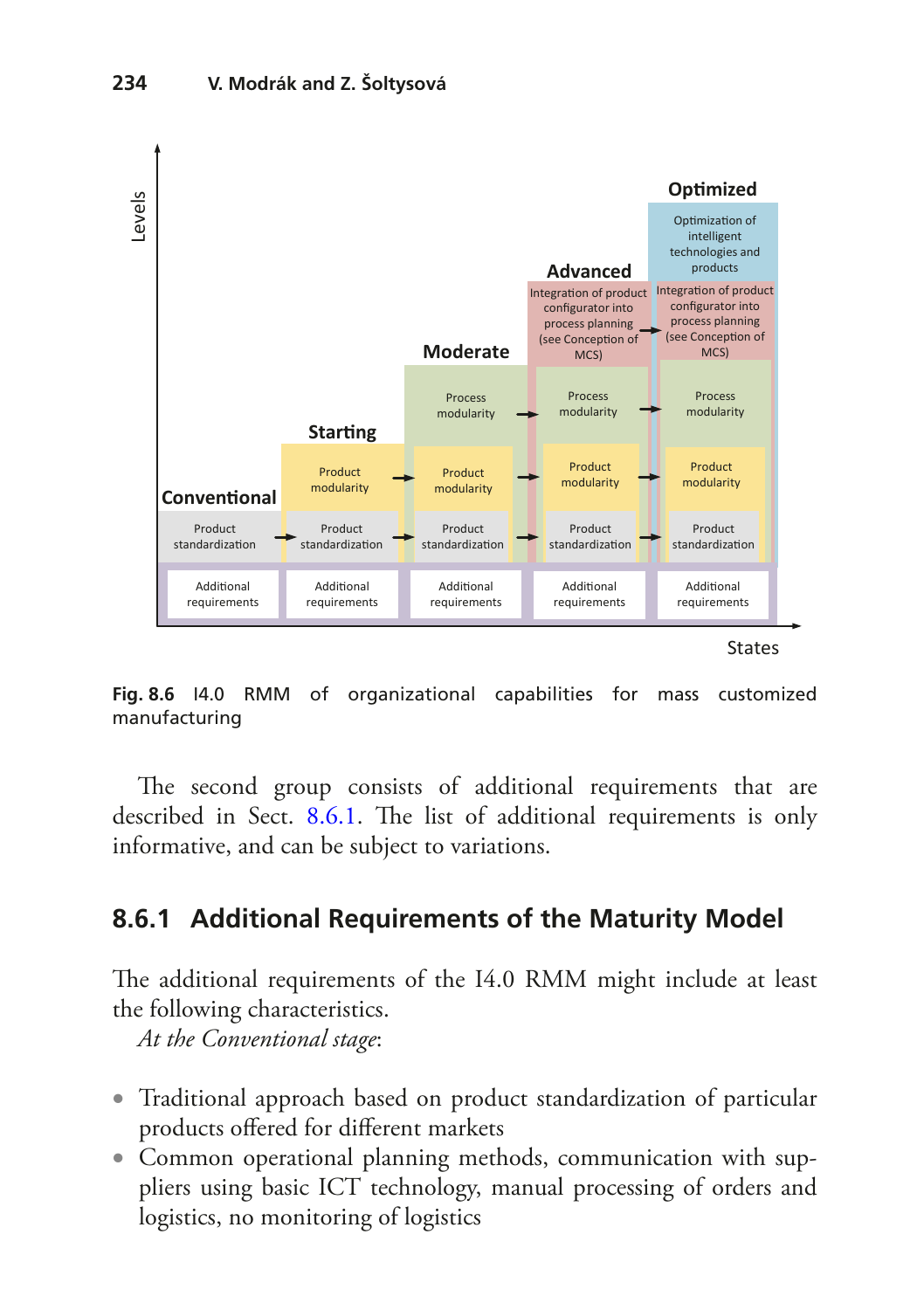- Production not connected with ERP system through manufacturing execution systems (MES)
- Physical product without digital functions, sporadic combination of products and digital services.

#### *At the Starting stage*:

- Orientation of product modularization
- Assessment of suppliers coordinated with logistics and production, ERP system connected with production through MES
- Internally integrated system-based planning, optimization of logistics operations
- Data analysis for mass customized production needs
- Groups of standardized products are shipped to diferent markets according to local needs.

#### *At the Moderate stage*:

- Orientation on process modularization
- Integrated customer solutions across supply chain boundaries, collaboration with external logistics providers, transfer of product characteristics to the ERP system for marketing purposes
- Individualized customer approach and interaction with supply chain partners by using specifc ICT technology
- IT integration with suppliers through ERP system
- Partial focus on the development of intelligent technologies and products.

### *At the Advanced stage*:

- Using product confgurators to enhance communication with clients who are ordering customized products
- Adaptation of organizational model of production for mass customized production
- Transition to one-piece flow production in order to increase effectiveness of manufacturing processes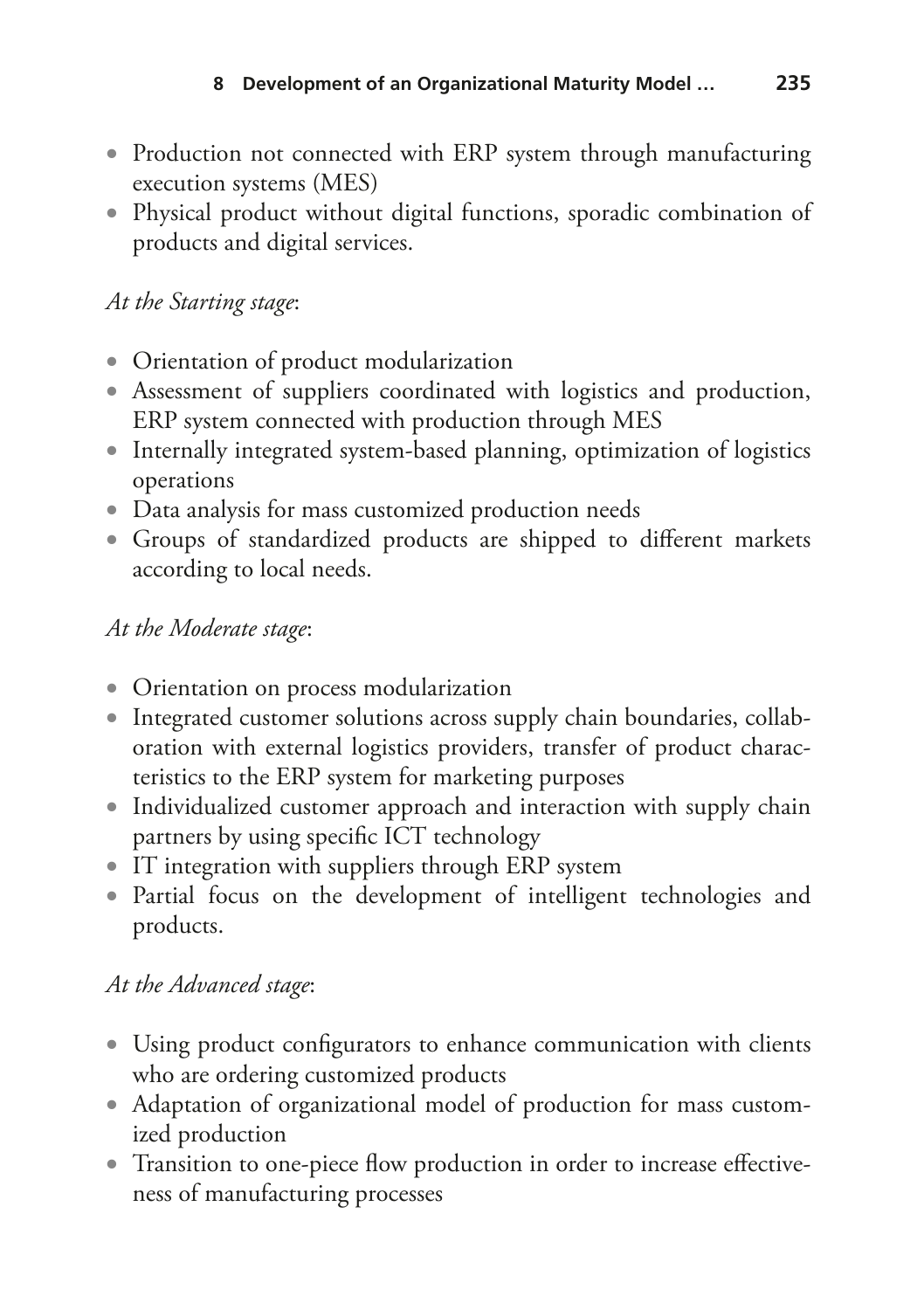• Application of modern ICT and automatic identifcation technologies for monitoring and tracking of parts, components, modules, and fnal products in manufacturing plant and supply chains.

#### *At the Optimized stage*:

- Optimization of the organizational model of production for mass customized products
- Optimization of product modularity and process modularity by using quantitative metrics
- Communication with suppliers is completely digitalized, intensive optimization of warehouses, real-time transparency of supply chain
- Application of tools for digital marketing and sales
- Optimization of intelligent technologies and products.

### **8.6.2 Description of the Main Features of the Maturity Model**

The first important features of preconditions of organizational capabilities for mass customized manufacturing that are indicated in our I4.0 readiness MM, are product standardization, product modularity, and process modularity. As is well-known, standardization of the internal components simplifes their assembly into many diferent products according to a customer's needs (George [2003\)](#page-31-10). It can also be stated that modularity-based approaches in manufacturing practice such as product modularity and process modularity can improve mass customization capability and are strong enablers of this marketing and manufacturing strategy (Kotha [1995;](#page-32-7) Gilmore [1997](#page-32-8)). Accepting these statements is one thing, but when companies want to follow the steps shown in our I4.0 readiness MM, they need to manage improvements of these features. However, we also have to accept a common rule: if you can't measure it, you can't manage it. Therefore, it is recommended that efective quantitative measurement for this purpose is applied; this is described below.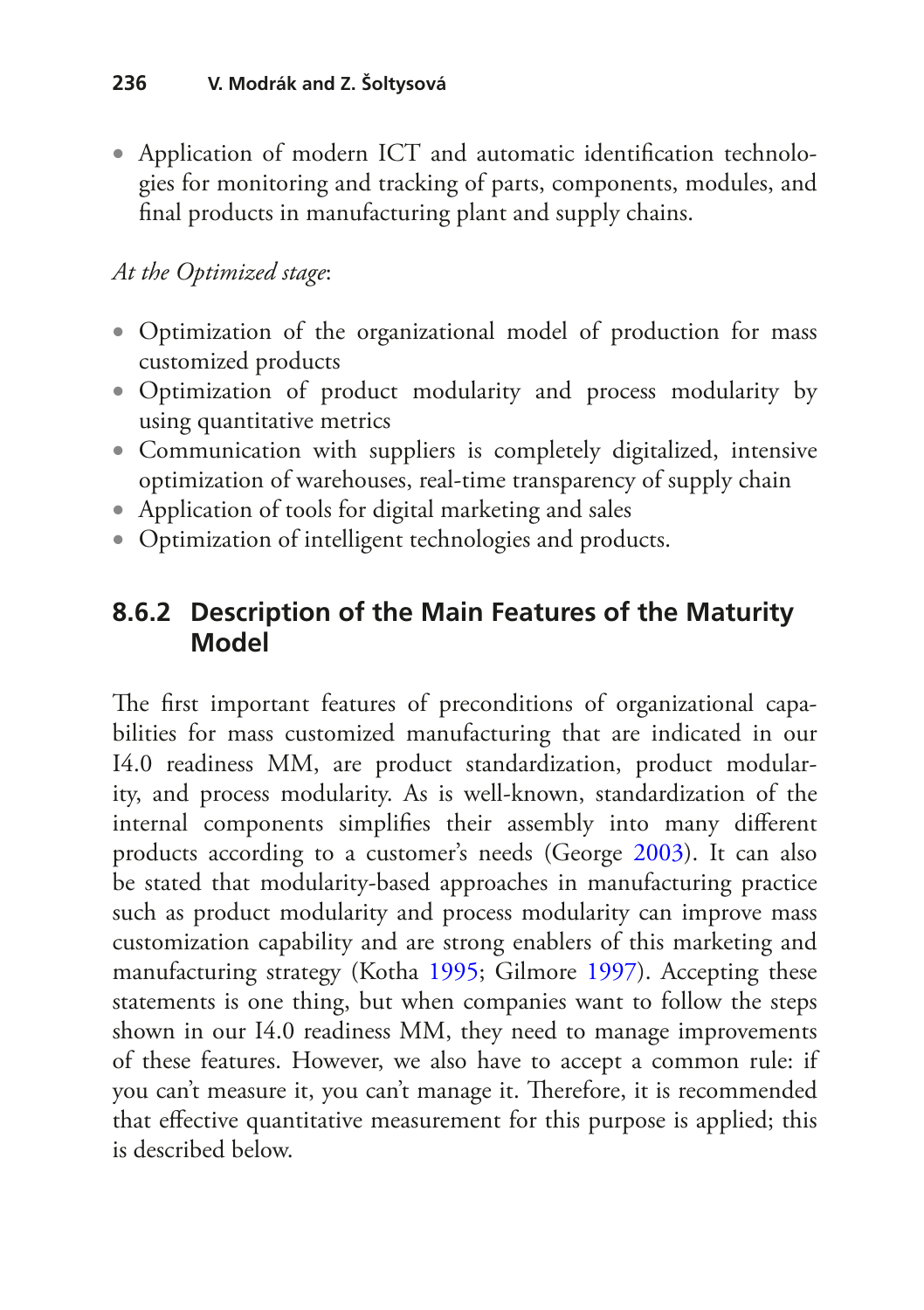#### **8.6.2.1 Product Modularity and Process Modularity**

There are several approaches to measure product modularity, which are available in the literature. A comprehensive overview of them has been ofered by Ulrich ([1994\)](#page-34-11). Hölttä-Otto and De Weck [\(2007](#page-32-9)) proposed a product modularity metric called the Singular Value Modularity Index (SMI) to quantify the degree of modularity of a product on its internal structure. SMI is theoretically bounded between 0 and 1, while SMI closer to 1 indicates a higher degree of modularity and vice versa. For its calculation, the following expression is used:

$$
SMI = 1 - \frac{1}{N \cdot \sigma_1} \sum_{i=1}^{N-1} \sigma_i (\sigma_i - \sigma_{i+1}),
$$
\n(8.6)

where:

- *N*—is the number of components of the system
- *σi* —represents singular values, *i*=1, 2, …, *N* ordered in decreasing magnitude.

The authors of this measurement approach provide in the above mention literature sources useful examples of how the SMI measure can be applied.

According to Calcagno ([2002\)](#page-31-11), not only is a product modularity measurement important, but it is also necessary to measure a degree of modularity of manufacturing systems. On the other hand, there is a dearth of process modularity measures, which could be simply applied for managerial purposes. For this reason, we proposed to adopt the SMI to measure the degree of modularity of manufacturing processes (Modrak and Soltysova [2018a](#page-33-10)).

Process modularity issues are important, particularly in the context of optional components entering into an assembly station with a human presence. As a consequence, such a station might be divided into two or more substations to minimize complexity of the operation in order to eliminate the tendency to make mistakes. The important precondition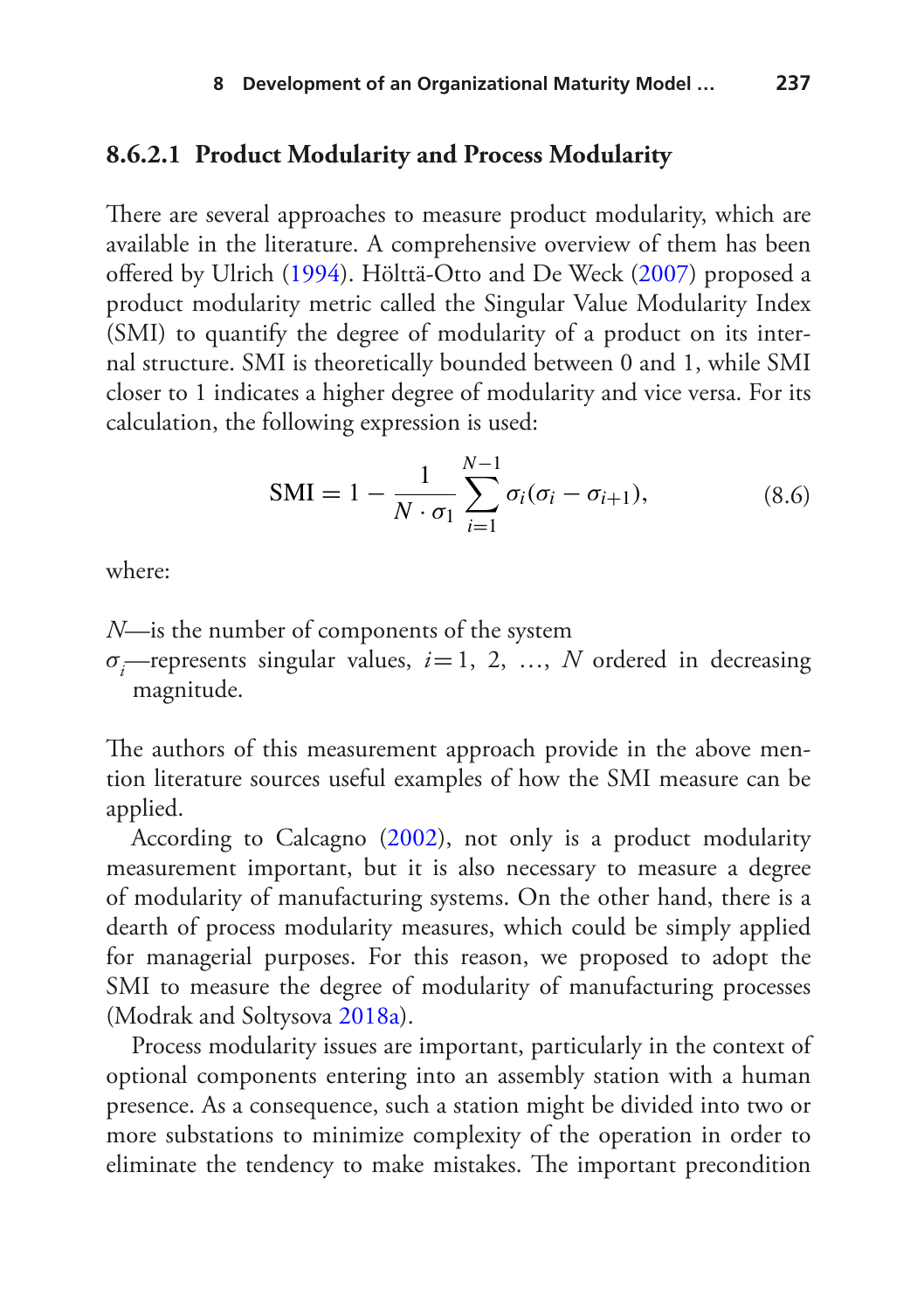to applying SMI for process modularity is transformation of real process operations into models using graph theory. A methodological procedure of how to apply SMI to measure process modularity can be found in the mentioned literature.

### **8.6.2.2 Integration of Product Confgurator into Process Planning**

The proposed generic model of how to organize manufacturing and marketing activities in terms of mass customization is depicted in Fig. [8.7](#page-24-0). The model can be divided into four systems, namely the product confguration system, product arrangement and process planning system, manufacturing system, and fnal product assembly system. The product life cycle in this segment starts in the configuration system, where the product is specifed according to customer needs, and which consists of a product definition module. Outputs from this system are, at a minimum, characterized by article codes (ACs), quantity to be assembled (Q), and production due dates (PDD). Moreover, functional requirements are also specifed in this phase. When the fnal product is defned, component separation is performed according to a bill of material (BOM). Firstly, components are divided into stable (S), compulsory optional (CO) components, and voluntary optional (VO) components. This classification is important, especially at higher levels of the maturity model where variety-based complexity is a matter of major concern afecting the product and process design (Modrak and Soltysova [2018b\)](#page-33-11). Requirements for the CO and VO components further face a make or buy decision, where they are divided into their own base production or ordered from a supplier. Subsequently, schedules for product manufacturing are generated. Then, based on information about component consolidation, detailed schedules for multi model assembly line(s) are calculated and provided to the product assembly system department. Finally, the product assembly process is triggered and managed. This phase mostly includes the performance of functional requirements.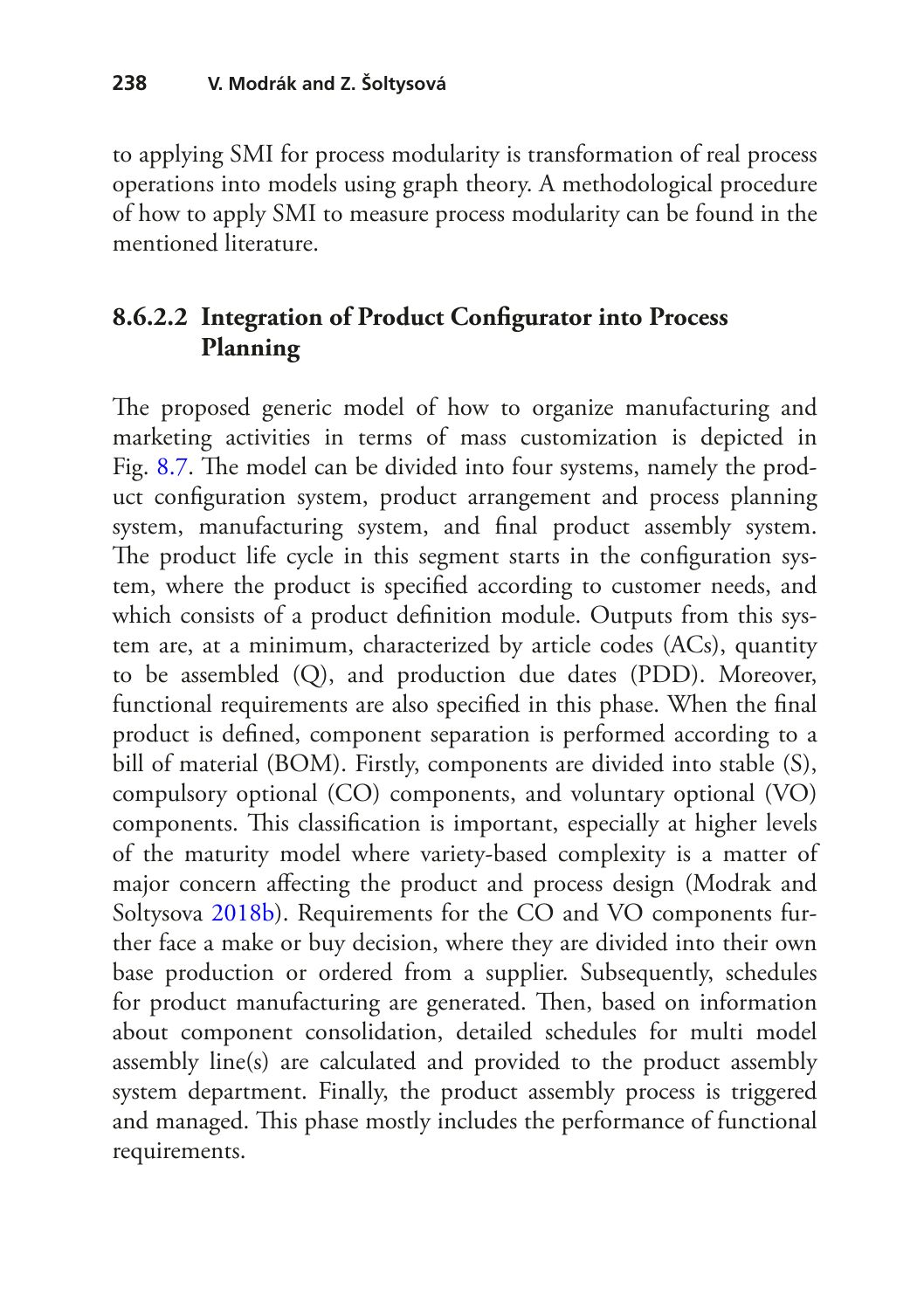

<span id="page-24-0"></span>**Fig. 8.7** Model of the relations between orders and manufacturing operations

## **8.7 Future Research Work and Conclusions**

Analysis of the results obtained from the application of the QMM confirms and emphasizes that an effort of SMEs in the context of Industry 4.0 challenges has to also be dedicated to organizational and managerial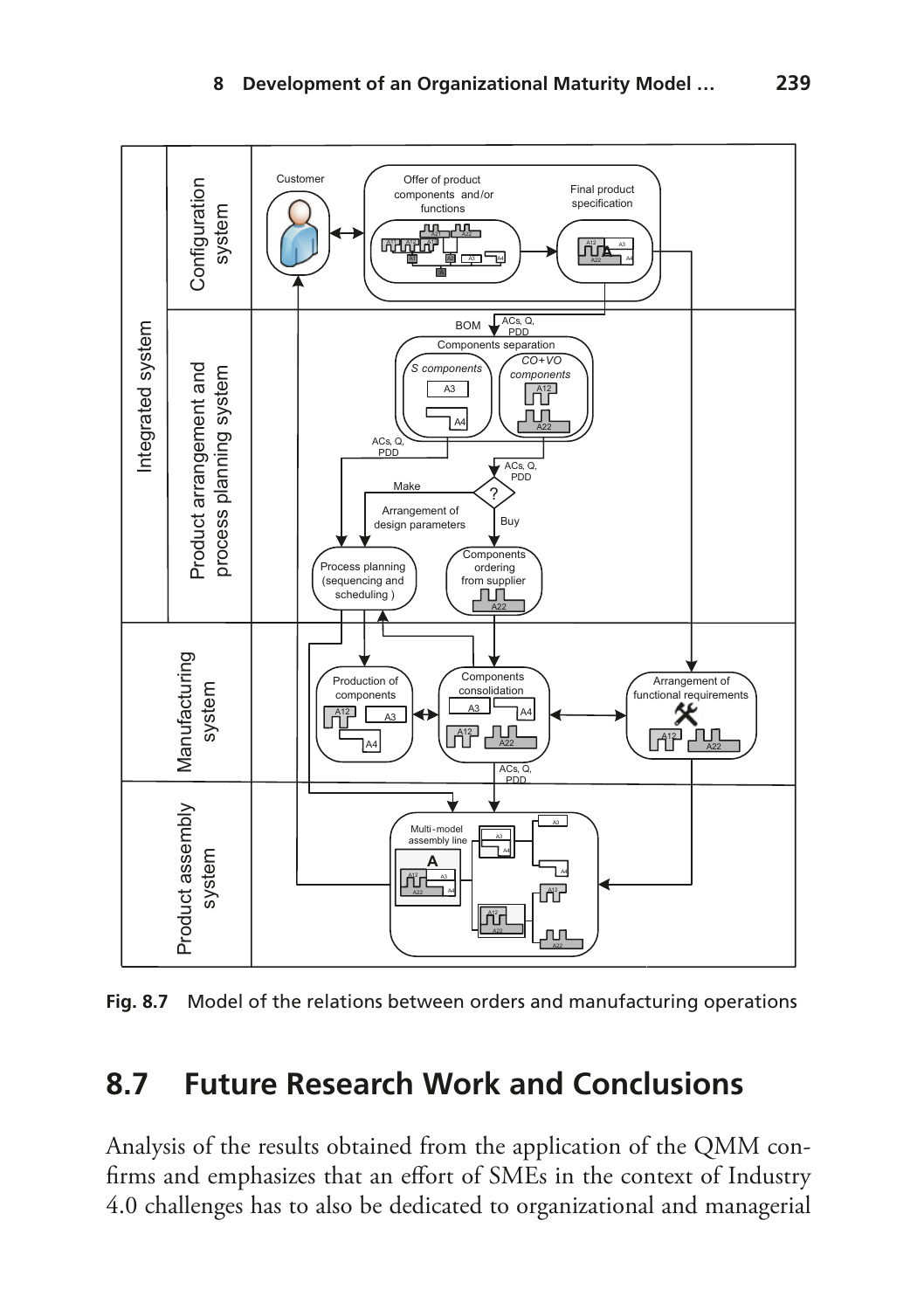aspects. For this purpose, theoretical concepts such as frameworks or maturity models can be useful to anticipate relevant directions and factors afecting the achievement of this strategic goal. Accordingly, and in line with this statement, this chapter offers a structured approach to carrying out self-assessment for Industry 4.0 implementation, and moreover, proposes the generic I4.0 RMM as the roadmap for helping companies to navigate them and understand their current state in the mass customization environment.

The literature review on existing approaches was mostly based on self-assessment by using a questionnaire with yes or no answers, and oriented towards the identifcation of a company's current state related to the maturity requirements. The proposed maturity models are focused on organizational and managerial aspects in terms of mass customization. While I4.0 QMM can be used for mapping the three domains: smart manufacturing, smart logistics, and organizational and managerial facets, the I4.0 RMM is dedicated to the readiness of organizational capabilities for mass customized manufacturing.

The given results will be used in our future work for the development of technical solutions and managerial methods that will enable managers to make better decisions for the digital transformation of SMEs from the current state to the targeted state. In this context, the generic conception of mass customized manufacturing based on the integration of a product confgurator in process planning will be further developed. For example, it will be necessary to follow the development of marketing tools based on social networks and new communication channels. As is known, the connection of a product confgurator with a Facebook site can facilitate not only social connections between existing and potential customers but also help in the codesign of activities (Gownder et al. [2011\)](#page-32-10).

In spite of early skepticism about mass customization, which was seen as not very useful and as a contradictory concept, its penetration in diferent industries has become a reality. As was almost predicted, MC has become an imperative rather than a choice leading to sustainable success across business sectors (Piller [2010](#page-34-12)). However, wider acceptance of this strategy in individual industries will strongly depend on the availability of attainable digital manufacturing devices belonging to the smart manufacturing concept.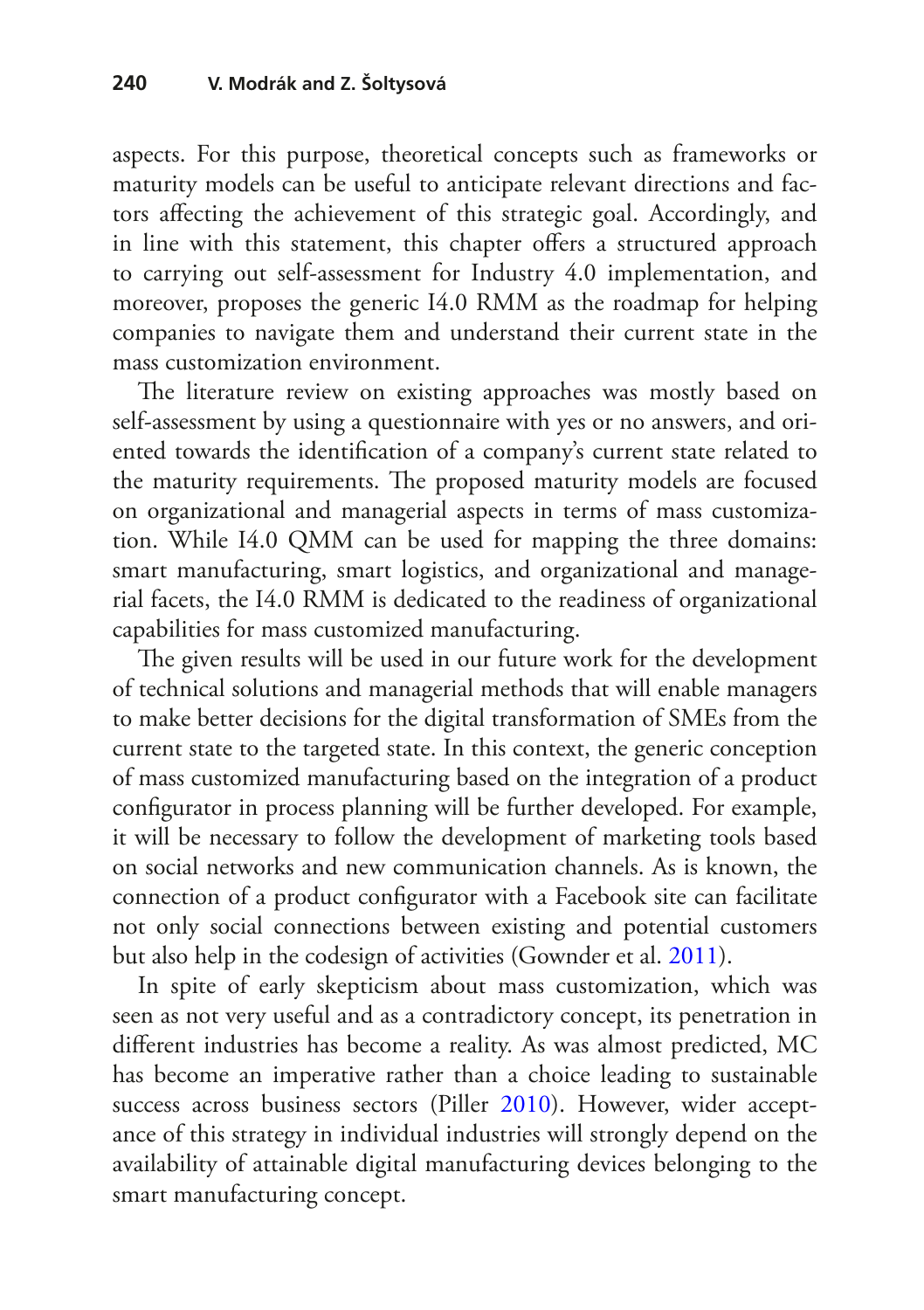<span id="page-26-0"></span>Maturity levels of QMM in the Organizational and managerial domain

| Category title                         | Level          | Description of maturity level                                                                  |
|----------------------------------------|----------------|------------------------------------------------------------------------------------------------|
| <b>Business strategy</b>               | L1             | The organization does not have a formal strategy                                               |
|                                        |                | 14.0 as a part of the corporate strategy                                                       |
|                                        | L <sub>2</sub> | Managers are convinced of the need to develop a<br>strategy for I4.0                           |
|                                        | L <sub>3</sub> | Managers work on a strategy for I4.0 focused on<br>technological aspects                       |
|                                        | L4             | Business activities for technology change are                                                  |
|                                        | L <sub>5</sub> | aligned with company strategy<br>The strategy for I4.0 is more focused on people               |
|                                        |                | than on production technology                                                                  |
| <b>Business mod-</b><br>els related to | L1             | Earning income from the sale of standardized<br>products                                       |
| product                                | L <sub>2</sub> | Groups of standardized products are shipped to dif-<br>ferent markets according to local needs |
|                                        | L <sub>3</sub> | Possibility to customize the product based on                                                  |
|                                        |                | group(s) of variant modules                                                                    |
|                                        | L <sub>4</sub> | Possibility to customize the product from a wide<br>range of components                        |
|                                        | L <sub>5</sub> | Mass personalization                                                                           |
| Innovative                             | L1             | Openness for digital technologies                                                              |
| culture                                | L <sub>2</sub> | Identification with the building of digital<br>enterprise                                      |
|                                        | L <sub>3</sub> | Orientation in the development of intelligent tech-<br>nologies and products                   |
|                                        | L4             | Intelligent technologies and/or products are<br>introduced                                     |
|                                        | L <sub>5</sub> | Optimization of intelligent technologies and                                                   |
|                                        |                | products                                                                                       |
| Organizational                         | L1             | Traditional approach by type of production type                                                |
| production                             | L <sub>2</sub> | Orientation on product modularization                                                          |
| model                                  | L <sub>3</sub> | Orientation on process modularization                                                          |
|                                        | L4             | Application of the organizational model of produc-                                             |
|                                        |                | tion for mass customized products                                                              |
|                                        | L <sub>5</sub> | Optimization of the organizational production<br>model for mass customization                  |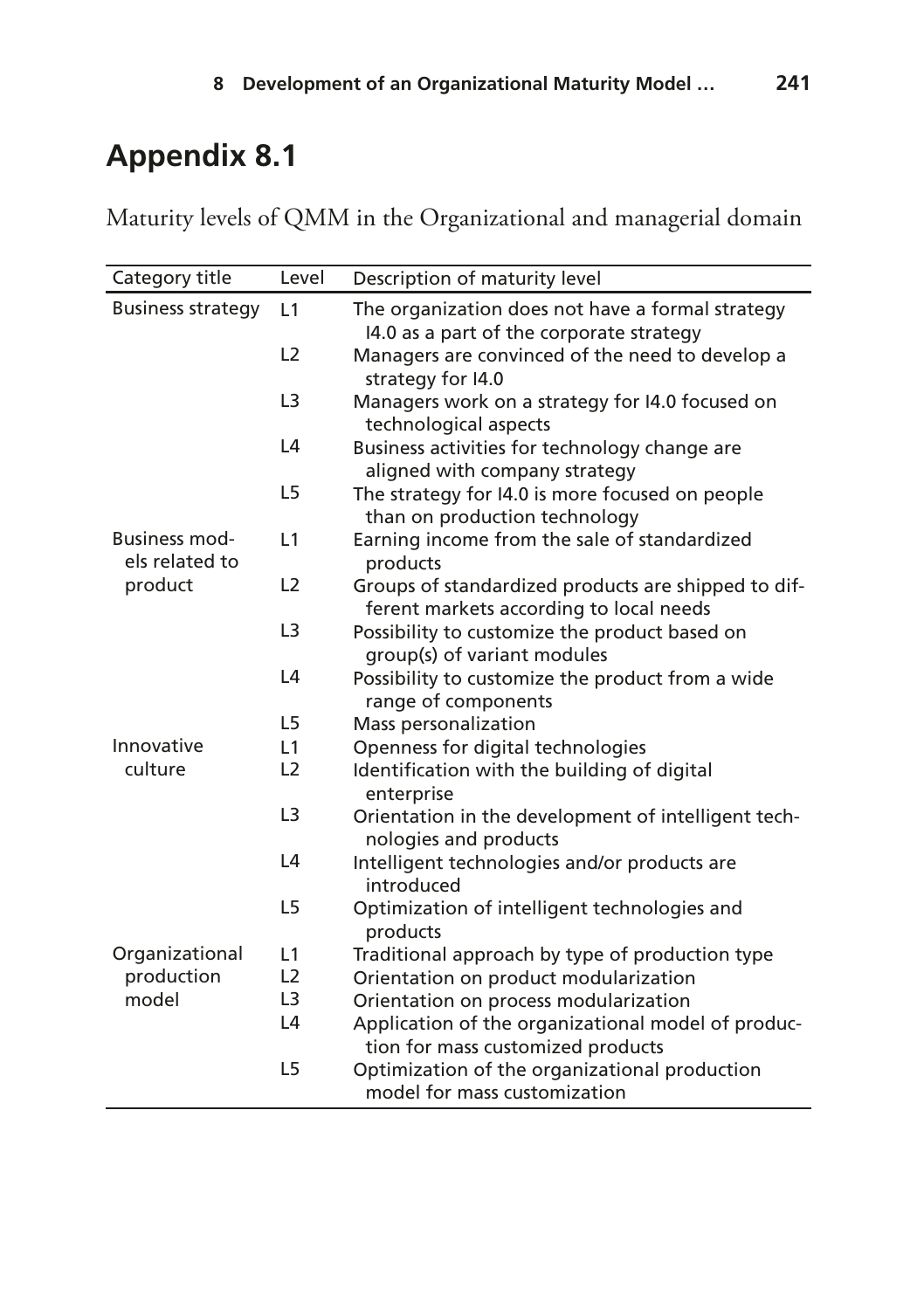| Category title          | Level          | Description of maturity level                                                                                                                                           |
|-------------------------|----------------|-------------------------------------------------------------------------------------------------------------------------------------------------------------------------|
| Knowledge<br>management | L1             | The organization does not have any formal knowl-<br>edge management strategy (KM)                                                                                       |
|                         | L <sub>2</sub> | Managers are aware of the need to develop their<br>own strategy KM                                                                                                      |
|                         | L3             | Managers develop and implement the KM strategy                                                                                                                          |
|                         | L4             | Activities for creation and sharing of knowledge<br>are in line with the KM strategy focused on tech-<br>nology and people                                              |
|                         | L5             | Activities for creating and sharing knowledge are<br>more people-oriented than on technology. The<br>sustainability of the established KM is perma-<br>nently monitored |

<span id="page-27-0"></span>Maturity levels of QMM in the Smart logistics domain

| Category title        | Level           | Description of maturity level                                                                |
|-----------------------|-----------------|----------------------------------------------------------------------------------------------|
| Transport             | L1              | Decentralized managed transport                                                              |
| logistics             | L <sub>2</sub>  | Centralized managed transport                                                                |
|                       | L3              | Predictive centralized transport. Ad hoc managed<br>distribution                             |
|                       | L4              | Predictive centralized transport. Optimized manage-<br>ment of distribution                  |
|                       | L5              | Use of autonomous vehicles                                                                   |
| Outbound<br>logistics | L1              | Push management of the delivery process (in<br>warehouses)                                   |
|                       | L <sub>2</sub>  | Order-based delivery process control                                                         |
|                       | L3              | Order-based delivery process control with sales<br>monitoring                                |
|                       | L4              | Automatic control of the delivery process                                                    |
|                       | L5              | Automatic delivery process management with<br>prediction of future order                     |
| In-house              | $\overline{11}$ | Use of manual means in inter-operational traffic                                             |
| logistics             | L <sub>2</sub>  | Use of manually operated trolleys in inter-operational<br>traffic                            |
|                       | L3              | Use of automatically quided trolleys in inter-operational<br>traffic on defined routes       |
|                       | L4              | Use of automatically quided trolleys in inter-operational<br>traffic on open production area |
|                       | L5              | Management of autonomous trolleys through<br>production facilities                           |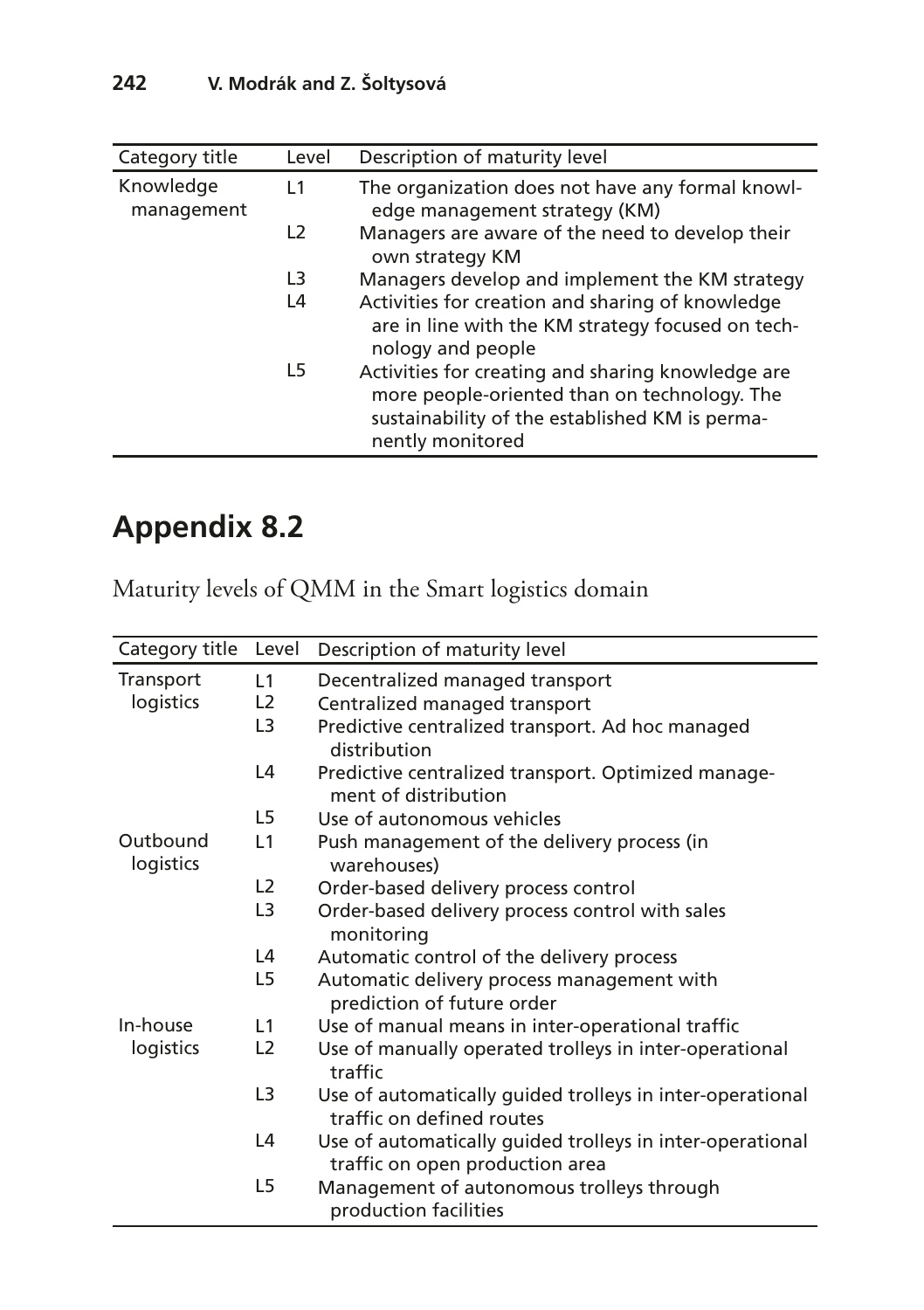| Category title | Level          | Description of maturity level                                                      |
|----------------|----------------|------------------------------------------------------------------------------------|
| Inbound        | $\overline{1}$ | Push management of the supply process (in warehouses)                              |
| logistics      | L <sub>2</sub> | Pull method for managing the supply process (JIT)                                  |
|                | L3             | Pull method fot managing the supply process (JIT) pro-<br>vided by the retailer    |
|                | L4             | Autonomous inventory management                                                    |
|                | 15             | Predictive inventory management                                                    |
| Warehouse      | $\vert$ 1      | Use of manual devices for storage operations                                       |
| management L2  |                | Use of manually quided forklifts                                                   |
|                | L3             | Use of automated quided vehicle systems and auto-<br>mated storage systems         |
|                | L4             | Use of automatic systems with links to superior enter-<br>prise management systems |
|                | L5             | Use of automatic and/or collaborative transport and<br>storage trolleys            |

<span id="page-28-0"></span>Maturity levels of QMM in the Smart production domain

| Category title                    | Level          | Description of maturity level                                                         |
|-----------------------------------|----------------|---------------------------------------------------------------------------------------|
| Data processing in the production | L1             | Conventional data processing<br>methods (waybills, etc.)                              |
|                                   | L <sub>2</sub> | Use of optical technologies for<br>data processing (bar codes, etc.)                  |
|                                   | L3             | Use of radio frequency technolo-<br>gies for data processing (RFID)                   |
|                                   | L4             | Evaluating and using data for pro-<br>cess management and planning                    |
|                                   | L <sub>5</sub> | Use data (monitored in real-time)<br>to automate planning and pro-<br>cess management |
| Man to machine communication      | L1             | No exchange of information<br>between machine and man                                 |
|                                   | L <sub>2</sub> | Using local user connections on<br>the machine.                                       |
|                                   | L <sub>3</sub> | Centralized or decentralized mon-<br>itoring and production control                   |
|                                   | L4             | Using mobile user interfaces                                                          |
|                                   | L5             | Enhanced virtual reality and<br>assisted reality                                      |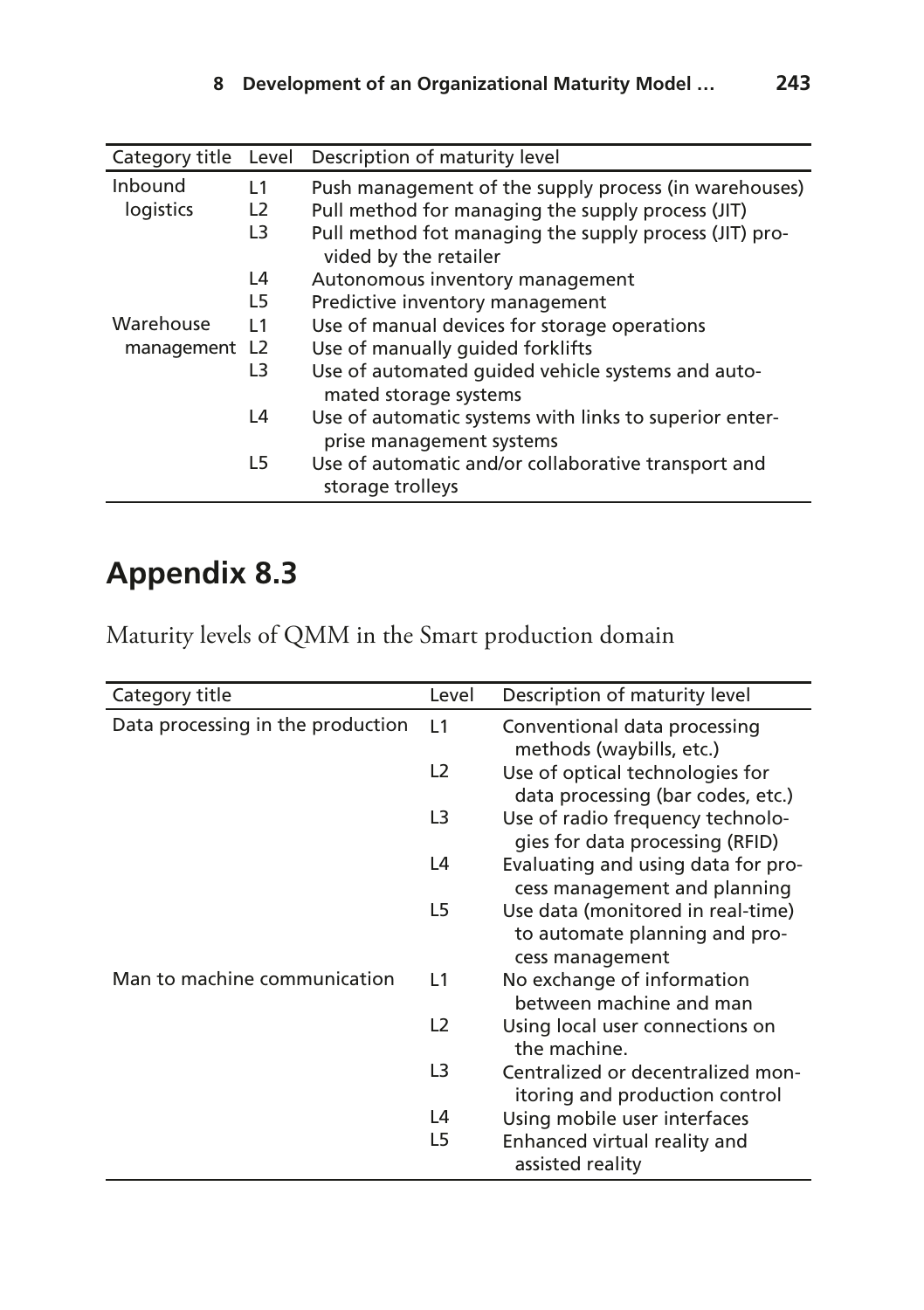| Category title                           | l evel         | Description of maturity level                                                   |
|------------------------------------------|----------------|---------------------------------------------------------------------------------|
| Machine to machine<br>communication      | L1             | No exchange of information<br>between machines                                  |
|                                          | L2             | Connect devices using a bus                                                     |
|                                          | L <sub>3</sub> | Machines have an industrial<br>Ethernet interface (local com-<br>puter network) |
|                                          | L4             | Machines have internet access.                                                  |
|                                          | L5             | Web interfaces and information<br>exchange applications (M2M<br>software)       |
| ICT infrastructures in the<br>production | L1             | Exchange information via email/<br>phone                                        |
|                                          | L <sub>2</sub> | Central data servers in production                                              |
|                                          | L <sub>3</sub> | Internet portals for data sharing                                               |
|                                          | L4             | Use of ICT to identify statuses in<br>production (e.g., status of order)        |
|                                          | L5             | Suppliers and/ or customers have<br>access to a web-supported IS<br>(MES)       |
| Digitalization                           | $\vert$ 1      | Basic level of digitization                                                     |
|                                          | L <sub>2</sub> | Uniform digitization (horizontal)                                               |
|                                          | L <sub>3</sub> | <b>Horizontal and vertical</b><br>digitization                                  |
|                                          | L4             | Full digitalization                                                             |
|                                          | L5             | Optimized full digitalization                                                   |

<span id="page-29-0"></span>The questionnaire structure

| No. of category | Category title                        | Current state                                            | Future target                  |
|-----------------|---------------------------------------|----------------------------------------------------------|--------------------------------|
|                 | <b>Business strategy</b>              | L1<br>L <sub>2</sub><br>L3 I<br>$L4\Box$                 | L3 I<br>L4 I                   |
| $\mathcal{L}$   | Business models related to<br>product | $L5\Box$<br>L <sub>1</sub><br>L2 I<br>L3 I<br>L4 I<br>L5 | L5 I<br>L2<br>L3<br>L4 I<br>L5 |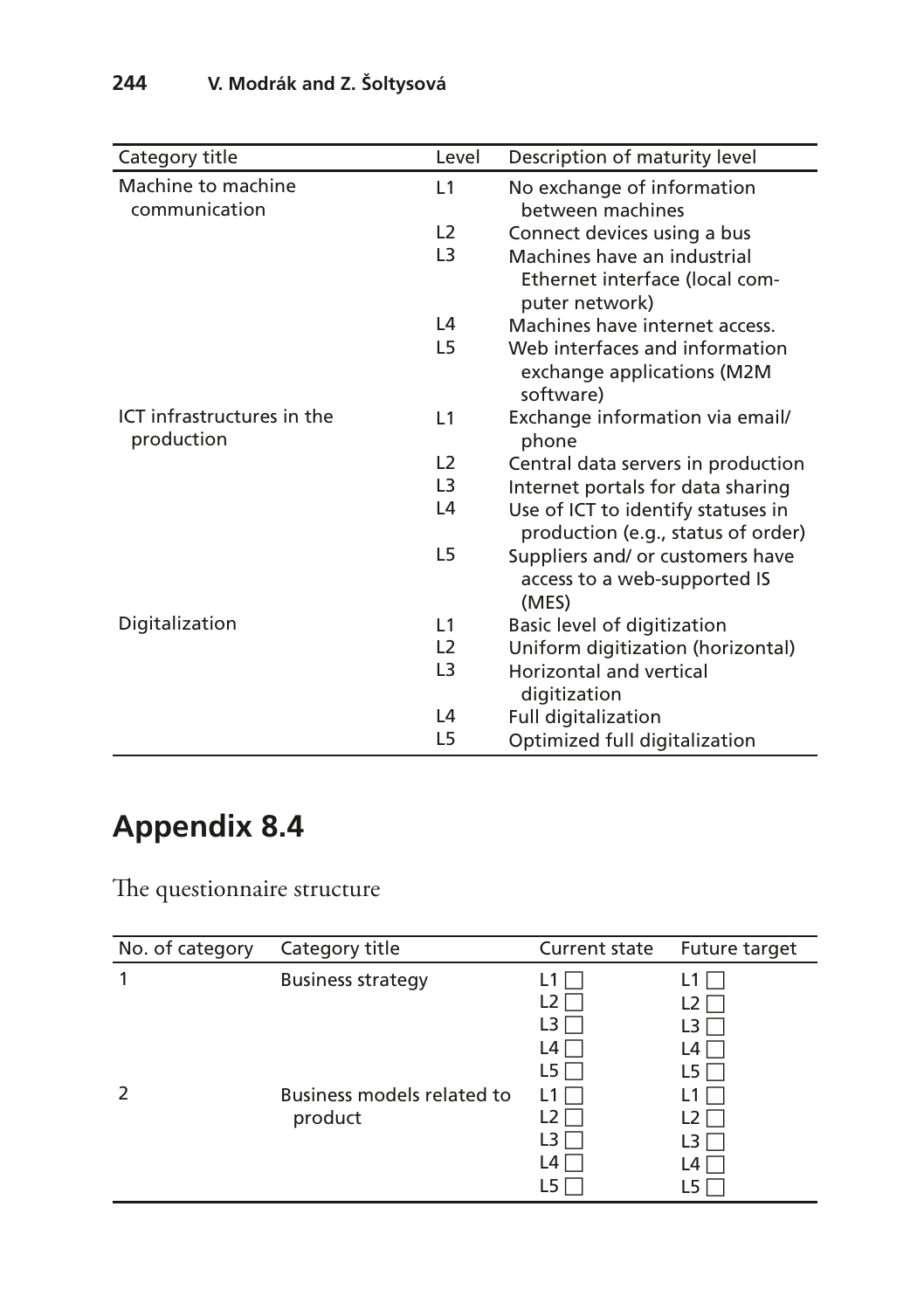| No. of category | Category title            | Current state  | Future target |
|-----------------|---------------------------|----------------|---------------|
| 3               | Innovative culture        | L1             |               |
|                 |                           | L <sub>2</sub> | L2            |
|                 |                           | L3             | L3            |
|                 |                           | L4             | L4 I          |
|                 |                           | L5             | L5            |
| 4               | Organizational production | L1             |               |
|                 | model                     | L2             | 12            |
|                 |                           | L3             | L3            |
|                 |                           | L4             | L4            |
|                 |                           | L5             | L5            |
| 5               | Knowledge management      | L1             |               |
|                 |                           | L2             |               |
|                 |                           | L3             | L3            |
|                 |                           | L4             | L4            |
|                 |                           | L5             | L5            |

## **References**

- <span id="page-30-2"></span>Ahuett-Garza, H., and T. Kurfess. 2018. A Brief Discussion on the Trends of Habilitating Technologies for Industry 4.0 and Smart Manufacturing. *Manufacturing Letters* 15: 60–63. [https://doi.org/10.1016/j.mfglet.2018.](http://dx.doi.org/10.1016/j.mfglet.2018.02.011) [02.011](http://dx.doi.org/10.1016/j.mfglet.2018.02.011).
- <span id="page-30-0"></span>Avram, M., C. Bucsan, and T.C. Apostolescu. 2017. Specialised Sensorial Block. In M*ATEC Web of Conferences,* vol. 121, 8002. EDP Sciences. [https://doi.org/10.1051/matecconf/201712108002.](http://dx.doi.org/10.1051/matecconf/201712108002)
- <span id="page-30-4"></span>Barata, J., and P.R. Cunha. 2017. Climbing the Maturity Ladder in Industry 4.0: A Framework for Diagnosis and Action That Combines National and Sectorial Strategies. In *Twenty-Tird Americas Conference on Information Systems*, Boston.
- <span id="page-30-3"></span>Becker, J., R. Knackstedt, and J. Pöppelbuß. 2009. Developing Maturity Models for IT Management. *Business & Information Systems Engineering* 1 (3): 213–222. [https://doi.org/10.1007/s12599-009-0044-5](http://dx.doi.org/10.1007/s12599-009-0044-5).
- <span id="page-30-1"></span>Belforte, G., and G. Eula. 2012. Smart Pneutronic Equipments and Systems for Mechatronic Applications. *Journal of Control Engineering and Applied Informatics* 14 (4): 70–79.
- <span id="page-30-5"></span>Bitkom, V., V. Vdma, and V. Zvei. 2016. Implementation Strategy Industrie 4.0. Berlin, Germany.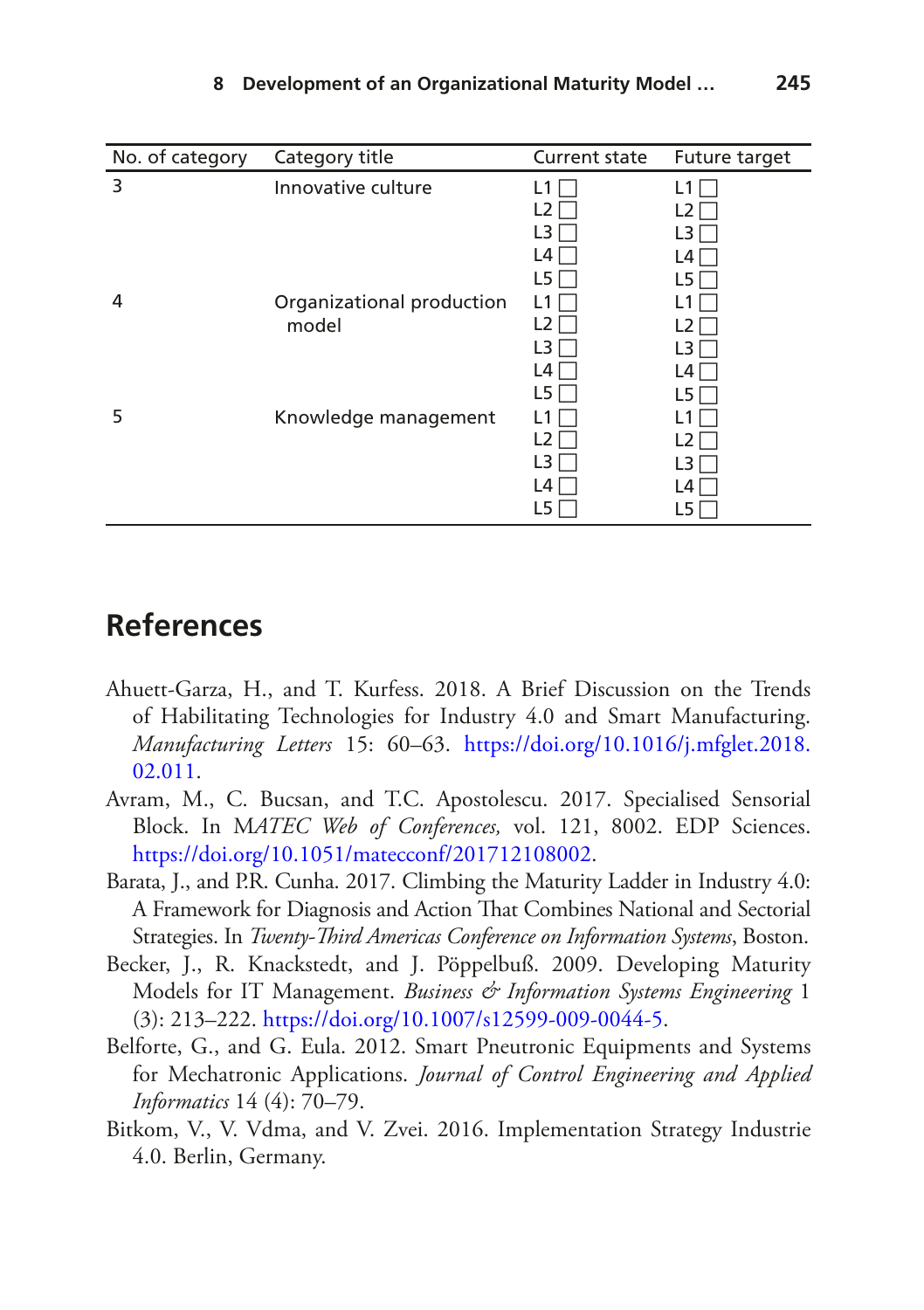- <span id="page-31-0"></span>Brunoe, T.D., and K. Nielsen. 2016. Complexity Management in Mass Customization SMEs. *Procedia CIRP* 51: 38–43. [https://doi.org/10.1016/j.](http://dx.doi.org/10.1016/j.procir.2016.05.099) [procir.2016.05.099.](http://dx.doi.org/10.1016/j.procir.2016.05.099)
- <span id="page-31-11"></span>Calcagno, M. 2002, May. Dynamics of Modularity: A Critical Approach. In *Euram Conference*, 9 (11).
- <span id="page-31-7"></span>Chromjakova, F. 2016. Flexible Man-Man Motivation Performance Management System for Industry 4.0. *International Journal of Management Excellence* 7 (2): 829–840. [https://doi.org/10.17722/ijme.v7i2.269](http://dx.doi.org/10.17722/ijme.v7i2.269).
- <span id="page-31-9"></span>Cortina, J.M. 1993. What Is Coefficient Alpha? An Examination of Theory and Applications. *Journal of Applied Psychology* 78 (1): 98. [https://doi.](http://dx.doi.org/10.1037/0021-9010.78.1.98) [org/10.1037/0021-9010.78.1.98.](http://dx.doi.org/10.1037/0021-9010.78.1.98)
- <span id="page-31-1"></span>Cotteleer, M., and B. Sniderman. 2017. *Forces of Change: Industry 4.0*. London: Deloitte Insights. [https://doi.org/10.1016/j.compind.2017.04.002.](http://dx.doi.org/10.1016/j.compind.2017.04.002)
- <span id="page-31-4"></span>Curtis, B., W.E. Hefey, and S.A. Miller. 2001. People Capability Maturity Model Version 2.0. *Pittsburgh: Carnegie Mellon Software Engineering Institute* 1 (104): 240–266.
- <span id="page-31-8"></span>De Carolis, A., M. Macchi, E. Negri, and S. Terzi. 2017, September. A Maturity Model for Assessing the Digital Readiness of Manufacturing Companies. In *IFIP International Conference on Advances in Production Management Systems*, 13–20. Cham: Springer. [https://doi.org/10.1007/978-3-319-66923-6\\_2s.](http://dx.doi.org/10.1007/978-3-319-66923-6_2s)
- <span id="page-31-2"></span>Fang, C., X. Liu, P.M. Pardalos, and J. Pei. 2016. Optimization for a Three-Stage Production System in the Internet of Things: Procurement, Production and Product Recovery, and Acquisition. *The International Journal of Advanced Manufacturing Technology* 83 (5–8): 689–710. [https://doi.org/10.1007/s00170-015-7593-1.](http://dx.doi.org/10.1007/s00170-015-7593-1)
- <span id="page-31-3"></span>Fraser, P., J. Moultrie, and M. Gregory. 2002. The Use of Maturity Models/ Grids as a Tool in Assessing Product Development Capability. *IEEE International Engineering Management Conference*. [https://doi.org/10.1109/](http://dx.doi.org/10.1109/IEMC.2002.1038431) [IEMC.2002.1038431.](http://dx.doi.org/10.1109/IEMC.2002.1038431)
- <span id="page-31-6"></span>Ganzarain, J., and N. Errasti. 2016. Three Stage Maturity Model in SME's Toward Industry 4.0. *Journal of Industrial Engineering and Management (JIEM)* 9 (5): 1119–1128. [https://doi.org/10.3926/jiem.2073](http://dx.doi.org/10.3926/jiem.2073).
- <span id="page-31-5"></span>Geissbauer, R., J. Vedso, and S. Schrauf. 2016. Industry 4.0: Building the Digital Enterprise. PwC. [https://www.pwc.com/gx/en/industries/](https://www.pwc.com/gx/en/industries/industries-4.0/landing-page/industry-4.0-building-your-digital-enterprise-april-2016.Pdf) [industries-4.0/landing-page/industry-4.0-building-your-digital-enter](https://www.pwc.com/gx/en/industries/industries-4.0/landing-page/industry-4.0-building-your-digital-enterprise-april-2016.Pdf)[prise-april-2016.Pdf.](https://www.pwc.com/gx/en/industries/industries-4.0/landing-page/industry-4.0-building-your-digital-enterprise-april-2016.Pdf)
- <span id="page-31-10"></span>George, M. 2003. *Lean Six Sigma for Service, Chapter 1-The ROI of Lean Six Sigma for Services*. New York: McGraw Hill Professional.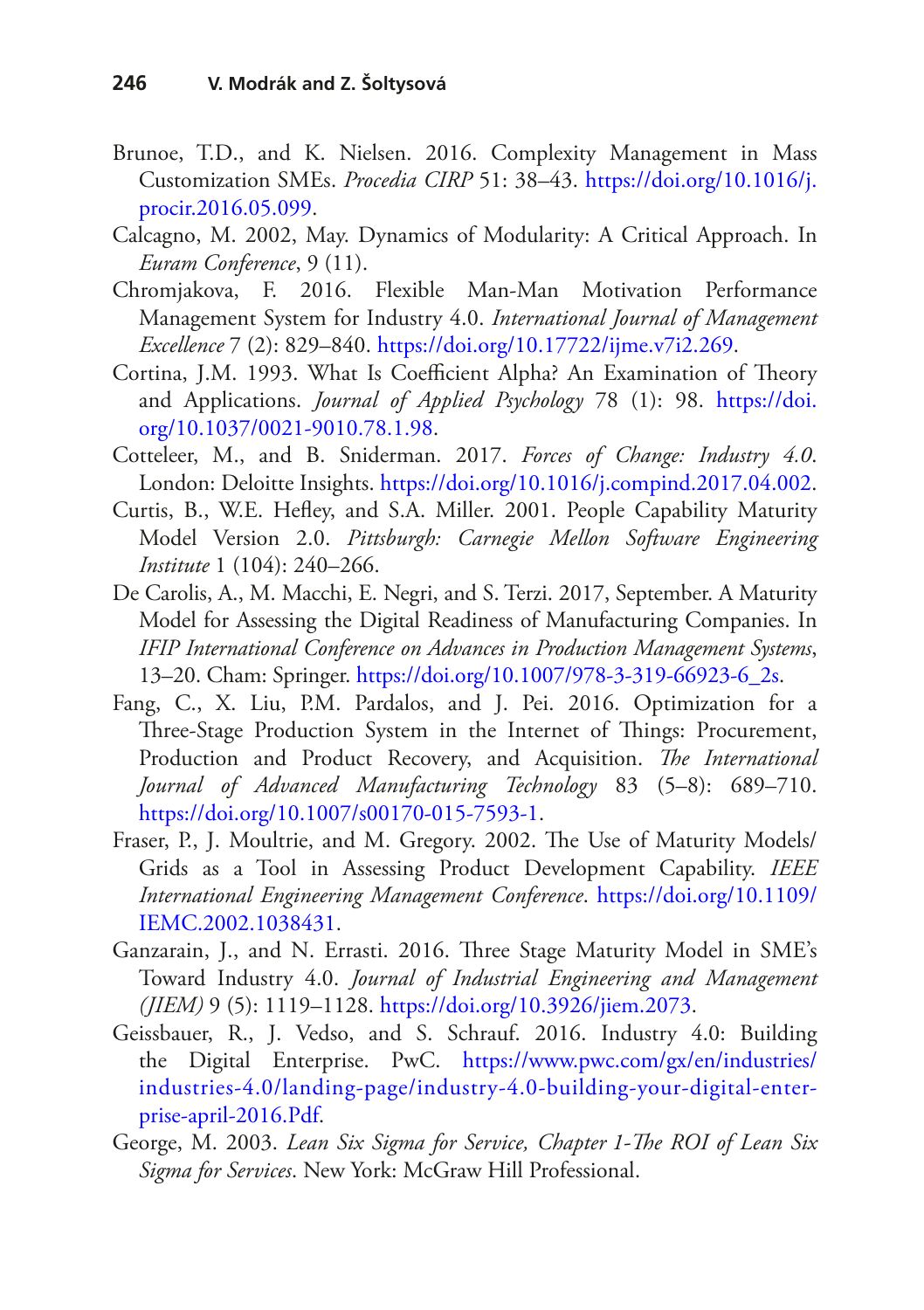- <span id="page-32-8"></span>Gilmore, J.H. 1997. The Four Faces of Mass Customization. *Harvard Business Review* 75 (1): 91–101.
- <span id="page-32-4"></span>Gökalp, E., U. Şener, and P.E. Eren. 2017. Development of an Assessment Model for Industry 4.0: Industry 4.0-MM. In *International Conference on Software Process Improvement and Capability Determination*, 128–142. Cham: Springer. [https://doi.org/10.1007/978-3-319-67383-7\\_10](http://dx.doi.org/10.1007/978-3-319-67383-7_10).
- <span id="page-32-10"></span>Gownder, J.P., S. Rotman Epps, A.E. Corbett, C.A. Doty, T. Schadler, and J.L. McQuivey. 2011. Mass Customization Is (Finally) the Future of Products. Forrester Report. [https://doi.org/10.1108/09544789910246615](http://dx.doi.org/10.1108/09544789910246615).
- <span id="page-32-1"></span>Hofmann, E., and M. Rüsch. 2017. Industry 4.0 and the Current Status as Well as Future Prospects on Logistics. *Computers in Industry* 89: 23–34. [https://doi.org/10.1016/j.compind.2017.04.002](http://dx.doi.org/10.1016/j.compind.2017.04.002).
- <span id="page-32-9"></span>Hölttä-Otto, K., and O. De Weck. 2007. Degree of Modularity in Engineering Systems and Products with Technical and Business Constraints. *Concurrent Engineering* 15 (2): 113–126. [https://doi.org/10.1177/10632](http://dx.doi.org/10.1177/1063293X07078931) [93X07078931](http://dx.doi.org/10.1177/1063293X07078931).
- <span id="page-32-5"></span>Jæger, B., and L.L. Halse. 2017. The IoT Technological Maturity Assessment Scorecard: A Case Study of Norwegian Manufacturing Companies. In *IFIP International Conference on Advances in Production Management Systems*, 143–150. Cham: Springer. [https://doi.org/10.1007/978-3-319-66923-6\\_17](http://dx.doi.org/10.1007/978-3-319-66923-6_17).
- <span id="page-32-0"></span>Kagermann, H., W. Wahlster, and J. Helbig. 2013. Umsetzungsempfehlungen für das Zukunftsprojekt Industrie 4.0. In *Abschlussbericht des Arbeitskreises Industrie* 4 (5). Frankfurt: Forschungsunion.
- <span id="page-32-3"></span>Katsma, C., H. Moonen, and J. van Hillegersberg. 2011. Supply Chain Systems Maturing Towards the Internet-of-Tings: A Framework. In *24th Bled eConference eFuture: Creating Solutions for the Individual, Organisations and Society Proceedings*, 478–494.
- <span id="page-32-2"></span>Kese, D., and S. Terstegen. 2017. Industrie 4.0-Reifegradmodelle. Institut für angewandte Arbeitswissenschaft. [https://www.arbeitswissenschaft.net/](https://www.arbeitswissenschaft.net/uploads/tx_news/Tool_I40_Reifegradmodelle.pdf) [uploads/tx\\_news/Tool\\_I40\\_Reifegradmodelle.pdf](https://www.arbeitswissenschaft.net/uploads/tx_news/Tool_I40_Reifegradmodelle.pdf), Accessed on May 25, 2018.
- <span id="page-32-6"></span>Klötzer, C., and A. Pfaum. 2017. Toward the Development of a Maturity Model for Digitalization Within the Manufacturing Industry's Supply Chain. In *2017 50th Hawaii International Conference on System Sciences*, 4210–4219. [https://doi.org/10.24251/hicss.2017.509](http://dx.doi.org/10.24251/hicss.2017.509).
- <span id="page-32-7"></span>Kotha, S. 1995. Mass Customization: Implementing the Emerging Paradigm for Competitive Advantage. *Strategic Management Journal* 16 (S1): 21–42. [https://doi.org/10.1002/smj.4250160916.](http://dx.doi.org/10.1002/smj.4250160916)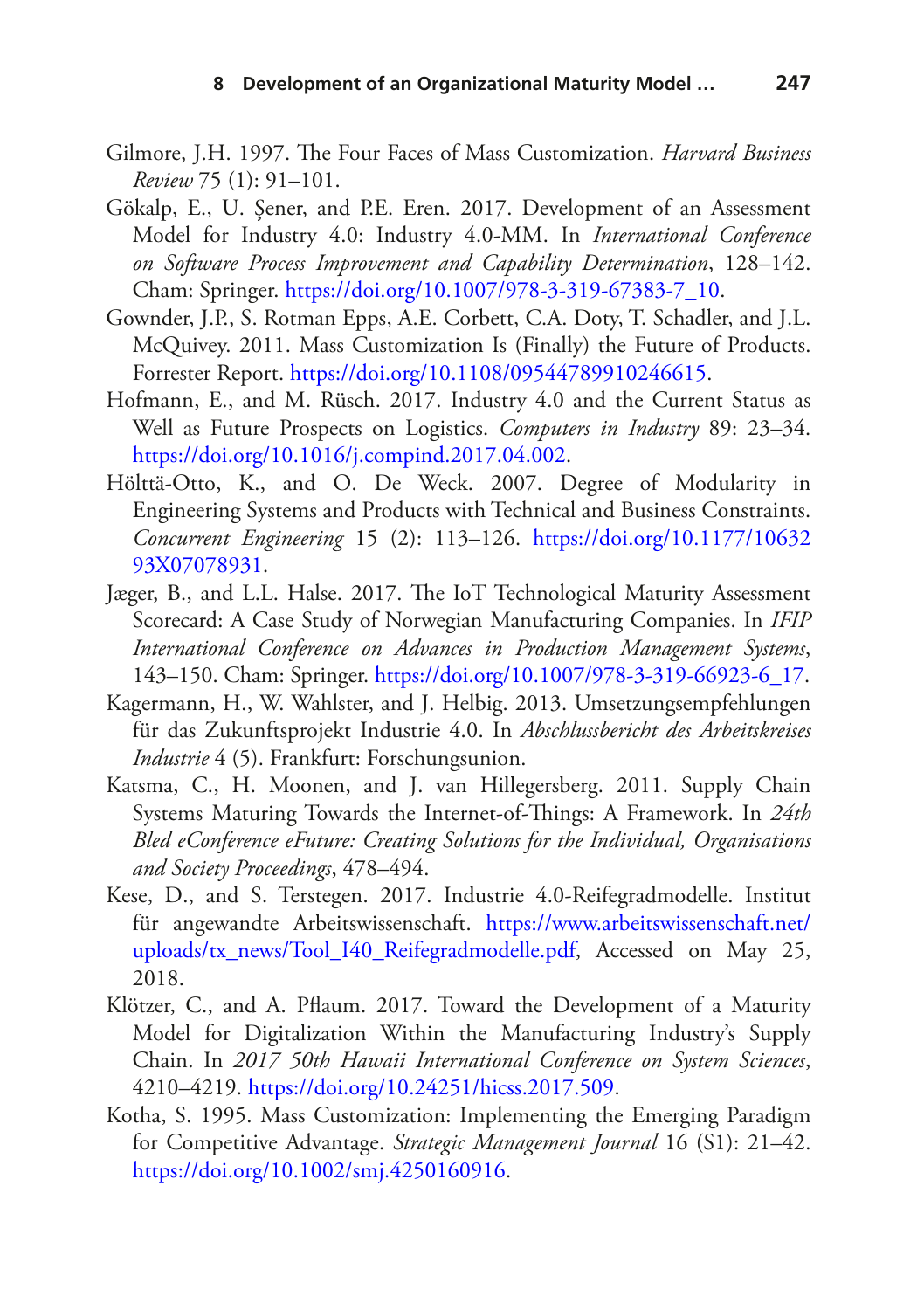- <span id="page-33-5"></span>Kumar, Ravi, and Enose Nampuraja. 2018. Making Industry 4.0 Real— Using the Acatech I 4.0 Maturity Index. A Systematic Methodology for Manufacturing Enterprises to Assess Current Readiness and Strategize Their Industry 4.0 Journey. Infosys.
- <span id="page-33-4"></span>Leyh, C., K. Bley, T. Schäfer, and S. Forstenhäusler. 2016. SIMMI 4.0—A Maturity Model for Classifying the Enterprise-Wide It and Software Landscape Focusing on INDUSTRY 4.0. In *2016 Federated Conference on Computer Science and Information Systems (FedCSIS)*, 1297–1302. [https://](http://dx.doi.org/10.15439/2016F478) [doi.org/10.15439/2016F478.](http://dx.doi.org/10.15439/2016F478)
- <span id="page-33-2"></span>Leyh, C., T. Sch, K. Bley, and S. Forstenh. 2017. Information Technology for Management. *New Ideas and Real Solutions* 277: 103–119. [https://doi.](http://dx.doi.org/10.1007/978-3-319-53076-5) [org/10.1007/978-3-319-53076-5.](http://dx.doi.org/10.1007/978-3-319-53076-5)
- <span id="page-33-6"></span>Li, Q., M. Brundage, D. Brandl, and S. Do Noh. 2017. Improvement Strategies for Manufacturers Using the MESA MOM Capability Maturity Model. *In IFIP International Conference on Advances in Production Management Systems*, 21–29. Cham: Springer. [https://doi.org/10.1007/978-3-319-66923-6\\_3.](http://dx.doi.org/10.1007/978-3-319-66923-6_3)
- <span id="page-33-3"></span>Lichtblau, K., V. Stich, R. Bertenrath, M. Blum, M. Bleider, A. Millack, K. Schmitt, E. Schmitz, and M. Schröter. 2015. IMPULS-Industrie 4.0-Readiness. Impuls-Stiftung des VDMA, Aachen-Köln.
- <span id="page-33-9"></span>Machin, D., M.J. Campbell, and S.J. Walters. 2007. Reliability and Method Comparison Studies. In *Medical Statistics*, 203–212.
- <span id="page-33-1"></span>Mettler, T. 2011. Maturity Assessment Models: A Design Science Research Approach. *International Journal of Society Systems Science* 3 (1/2): 213–222. [https://doi.org/10.1504/IJSSS.2011.038934](http://dx.doi.org/10.1504/IJSSS.2011.038934).
- <span id="page-33-0"></span>Modrak, V., eds. 2017. Mass Customized Manufacturing: Theoretical Concepts and *Practical Approaches*. CRC Press. [https://doi.org/10.1201/9781315398983.](http://dx.doi.org/10.1201/9781315398983)
- <span id="page-33-10"></span>Modrak, V., and Z. Soltysova. 2018a. Axiomatic Design Based Complexity Measures to Assess Product and Process Structures. In *MATEC Web of Conferences*, 223. EDP Sciences. [https://doi.org/10.1051/matecconf/201822301019.](http://dx.doi.org/10.1051/matecconf/201822301019)
- <span id="page-33-11"></span>Modrak, V., and Z. Soltysova. 2018b. Process modularity of Mass Customized Manufacturing Systems: Principles, Measures and Assessment. *Procedia CIRP* 67: 36–40. [https://doi.org/10.1016/j.procir.2017.12.172](http://dx.doi.org/10.1016/j.procir.2017.12.172).
- <span id="page-33-8"></span>Modrak, V., Z. Soltysova, and R. Poklemba. 2019. Mapping Requirements and Roadmap Defnition for Introducing I 4.0 in SME Environment. In *Advances in Manufacturing Engineering and Materials*, 183–194. Cham: Springer. [https://doi.org/10.1007/978-3-319-99353-9\\_20](http://dx.doi.org/10.1007/978-3-319-99353-9_20).
- <span id="page-33-7"></span>Paulk, M.C., B. Curtis, M.B. Chrissis, and C.V. Weber. 1993. Capability Maturity Model for Software. Version 1.1. Software Engineering Institute. [https://doi.org/10.1109/52.219617.](http://dx.doi.org/10.1109/52.219617)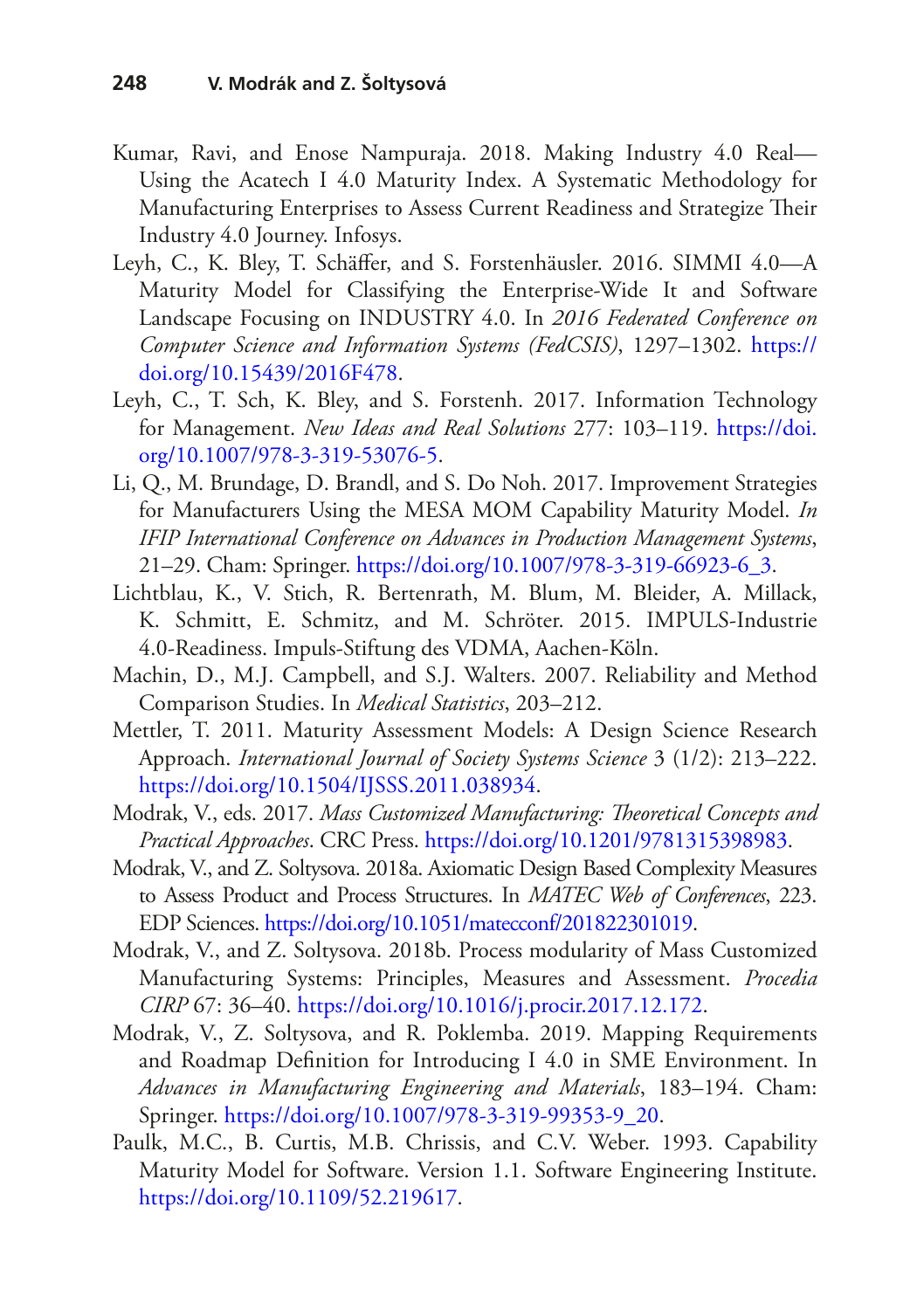- <span id="page-34-2"></span>Pessl, E., S.R. Sorko, and B. Mayer. 2017. Roadmap Industry 4.0–Implementation Guideline for Enterprises. *International Journal of Science, Technology and Society* 5: 193–202. [https://doi.org/10.11648/j.ijsts.20170506.14.](http://dx.doi.org/10.11648/j.ijsts.20170506.14)
- <span id="page-34-12"></span>Piller, F.T. 2010. *Handbook of Research in Mass Customization and Personalization*, 1. World Scientifc. [https://doi.org/10.1142/p7378.](http://dx.doi.org/10.1142/p7378)
- <span id="page-34-1"></span>Rauch, E., D.T. Matt, C.A. Brown, W. Towner, A. Vickery, and S. Santiteerakul. 2018. Transfer of Industry 4.0 to Small and Medium Sized Enterprises. *Advances in Transdisciplinary Engineering* 7: 63–71. [https://doi.org/10.3233/](http://dx.doi.org/10.3233/978-1-61499-898-3-63) [978-1-61499-898-3-63](http://dx.doi.org/10.3233/978-1-61499-898-3-63).
- <span id="page-34-7"></span>Rockwell Automation. 2014. The Connected Enterprise Maturity Model. Rockwell Automation, 12, USA.
- <span id="page-34-4"></span>Schumacher, A., S. Erol, and W. Sihn. 2016. A Maturity Model for Assessing Industry 4.0 Readiness and Maturity of Manufacturing Enterprises. *Procedia CIRP* 52: 161–166. [https://doi.org/10.1016/j.procir.2016.07.040.](http://dx.doi.org/10.1016/j.procir.2016.07.040)
- <span id="page-34-8"></span>Singh, P.M., M. van Sinderen, and R. Wieringa. 2017. Smart Logistics: An Enterprise Architecture Perspective. CAiSE-Forum*-*DC, 9–16.
- <span id="page-34-0"></span>Sommer, L. 2015. Industrial Revolution-Industry 4.0: Are German Manufacturing SMEs the First Victims of This Revolution? *Journal of Industrial Engineering and Management* 8 (5): 1512–1532. [https://doi.org/](http://dx.doi.org/10.3926/jiem.1470) [10.3926/jiem.1470](http://dx.doi.org/10.3926/jiem.1470).
- <span id="page-34-5"></span>Sternad, M., T. Lerher, and B. Gajsek. 2018. Maturity Levels for Logistics 4.0 Based on Nrw'S Industry 4.0 Maturity Model. *Business Logistics in Modern Management* 18: 695–708.
- <span id="page-34-3"></span>Tavana, M., eds. 2012. *Decision Making Theories and Practices from Analysis to Strategy*: IGI Global. [https://doi.org/10.4018/978-1-4666-1589-2](http://dx.doi.org/10.4018/978-1-4666-1589-2).
- <span id="page-34-11"></span>Ulrich, K. 1994. Fundamentals of Product Modularity. In *Management of Design*, 219–231: Dordrecht: Springer. [https://doi.org/10.1007/978-94-011-](http://dx.doi.org/10.1007/978-94-011-1390-8_12) [1390-8\\_12.](http://dx.doi.org/10.1007/978-94-011-1390-8_12)
- <span id="page-34-9"></span>Weber, C., J. Königsberger, L. Kassner, and B. Mitschang. 2017. M2DDM—A Maturity Model for Data-Driven Manufacturing. *Procedia CIRP* 63: 173–178. [https://doi.org/10.1016/j.procir.2017.03.309.](http://dx.doi.org/10.1016/j.procir.2017.03.309)
- <span id="page-34-10"></span>Werner-Lewandowska, K., and M. Kosacka-Olejnik. 2018. Logistics Maturity Model for Service Company-Theoretical Background. Procedia *Manufacturing* 17: 791–802. [https://doi.org/10.1016/j.promfg.2018.10.130.](http://dx.doi.org/10.1016/j.promfg.2018.10.130)
- <span id="page-34-6"></span>Wong, B.K., and J.A. Monaco. 1995. Expert System Applications in Business: A Review and Analysis of the Literature: (1977–1993). *Information & Management* 29 (3): 141–152. [https://doi.org/10.1016/0378-7206\(95\)00023-P.](http://dx.doi.org/10.1016/0378-7206(95)00023-P)